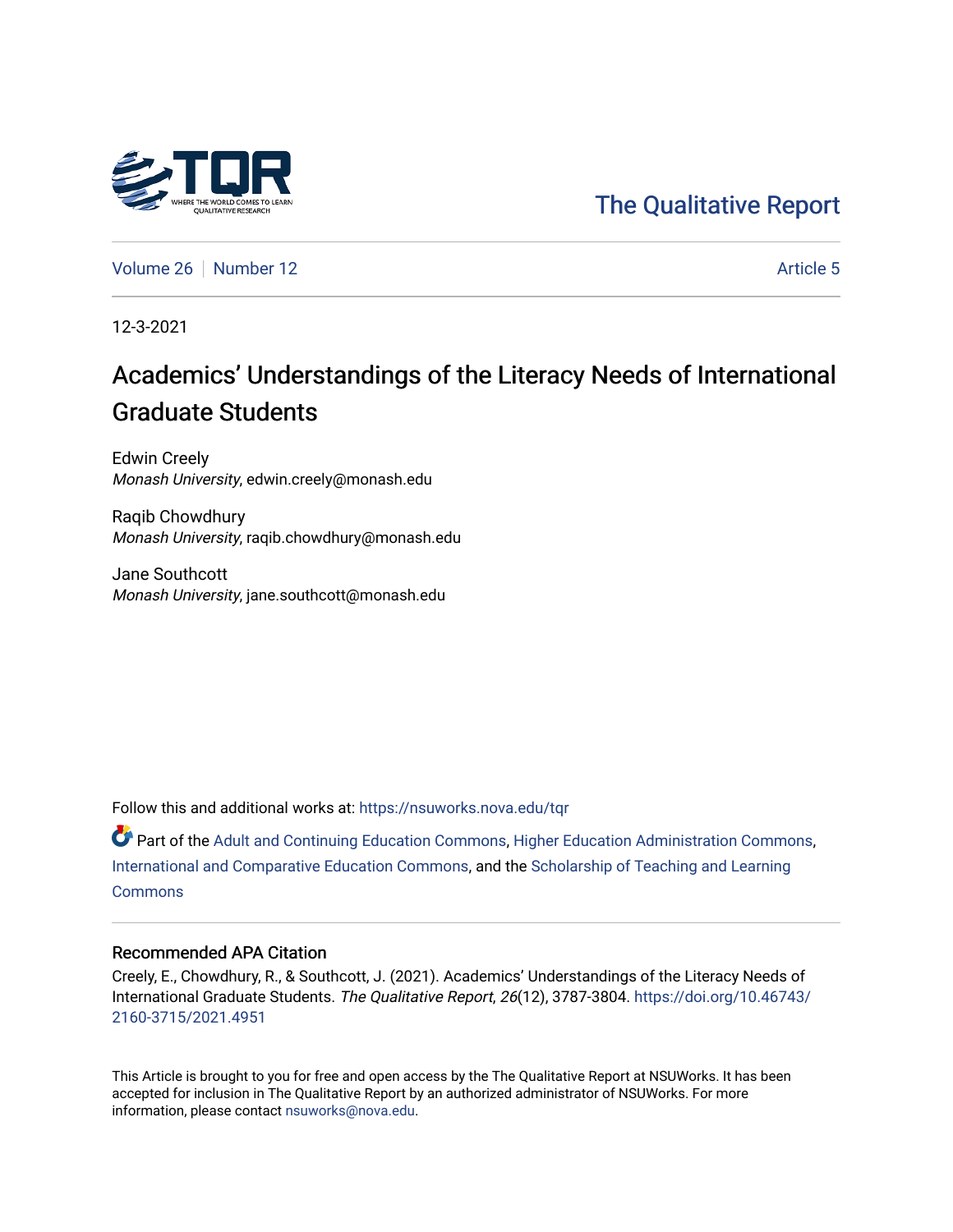# **Qualitative Research Graduate Certificate** Indulge in Culture Exclusively Online . 18 Credits **LEARN MORE**

# Academics' Understandings of the Literacy Needs of International Graduate **Students**

# Abstract

This article critically explores the understandings about the English academic literacy needs of international graduate students from the perspective of academic teaching staff in a Faculty of Education at a large Australian university. Research suggests that international graduate students for whom English is another language, on coming to English speaking countries, acquire English academic literacies as part of a complex set of academic competencies needed for successful graduate study. In this study, 16 academic teaching staff participated in focus groups and revealed their understandings and practices about academic literacies in the context of their experiences of working with international graduate students as teachers and supervisors. Emergent thematic analysis and Bourdieu's ideas of doxa, field, and habitus were used to examine the data. Findings revealed a range of beliefs about what international graduate students need regarding academic literacies and language support, and some contestation about the role of the academic in providing literacy support. This suggests challenges of consistency in graduate teaching and learning, and the need for greater clarity concerning what equitable support international students are given.

# Keywords

academic literacies, graduate education, teacher beliefs, academic teaching practices, Bourdieu, habitus, doxa

# Creative Commons License



This work is licensed under a [Creative Commons Attribution-Noncommercial-Share Alike 4.0 International](https://creativecommons.org/licenses/by-nc-sa/4.0/)  [License](https://creativecommons.org/licenses/by-nc-sa/4.0/).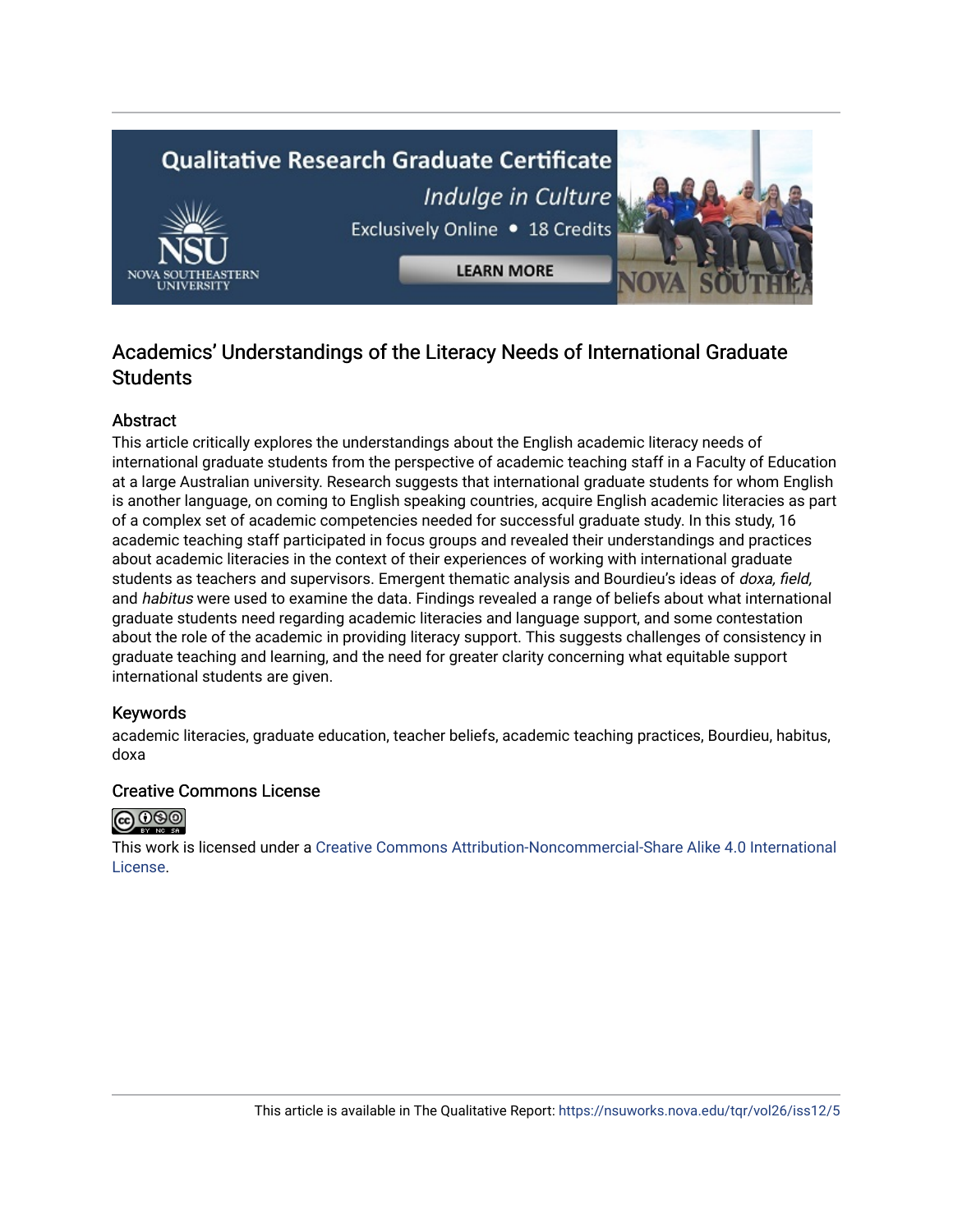

# **Academics' Understandings of the Literacy Needs of International Graduate Students**

Edwin Creely, Raqib Chowdhury, and Jane Southcott Monash University, Melbourne, Victoria, Australia

This article critically explores the understandings about the English academic literacy needs of international graduate students from the perspective of academic teaching staff in a Faculty of Education at a large Australian university. Research suggests that international graduate students for whom English is another language, on coming to English speaking countries, acquire English academic literacies as part of a complex set of academic competencies needed for successful graduate study. In this study, 16 academic teaching staff participated in focus groups and revealed their understandings and practices about academic literacies in the context of their experiences of working with international graduate students as teachers and supervisors. Emergent thematic analysis and Bourdieu's ideas of *doxa, field,* and *habitus* were used to examine the data. Findings revealed a range of beliefs about what international graduate students need regarding academic literacies and language support, and some contestation about the role of the academic in providing literacy support. This suggests challenges of consistency in graduate teaching and learning, and the need for greater clarity concerning what equitable support international students are given.

*Keywords:* academic literacies, graduate education, teacher beliefs, academic teaching practices, Bourdieu, habitus, doxa

# **Introduction**

In this article, we examine the understandings and practices of academics from different disciplinary areas about the academic literacy needs of their international graduate students. The context for the research is in a Faculty of Education in a major Australian university. We were motivated to do this research by our concern, as fellow education academics, about how colleagues understand the academic literacy needs of their graduate and research students and apply such understandings in their teaching and supervision practices. Within this faculty, a significant proportion of students doing graduate level study, including pre-service teaching degrees and research students, are international, making issues about academic literacies potentially significant for this cohort of students. We position our study within the understanding that the notion of the university *per se* is a Western construct, but one that is adopted by many non-Western countries and sought after as an imprimatur of expertise by students who function in a globalised world.

The concerns of this article sit within two narratives in contemporary graduate education for international students for whom English is an additional language (EAL in the Australian context) or who learn English for academic purposes (EAP). One is about the espoused imperative of equitable provision of academic literacies to support international graduate and research students (IGRS) and the assessment expectations that are the basis of that support (Benzie, 2010; Dunworth, 2010; Harmon, 2003; Lillyman & Bennett, 2014). This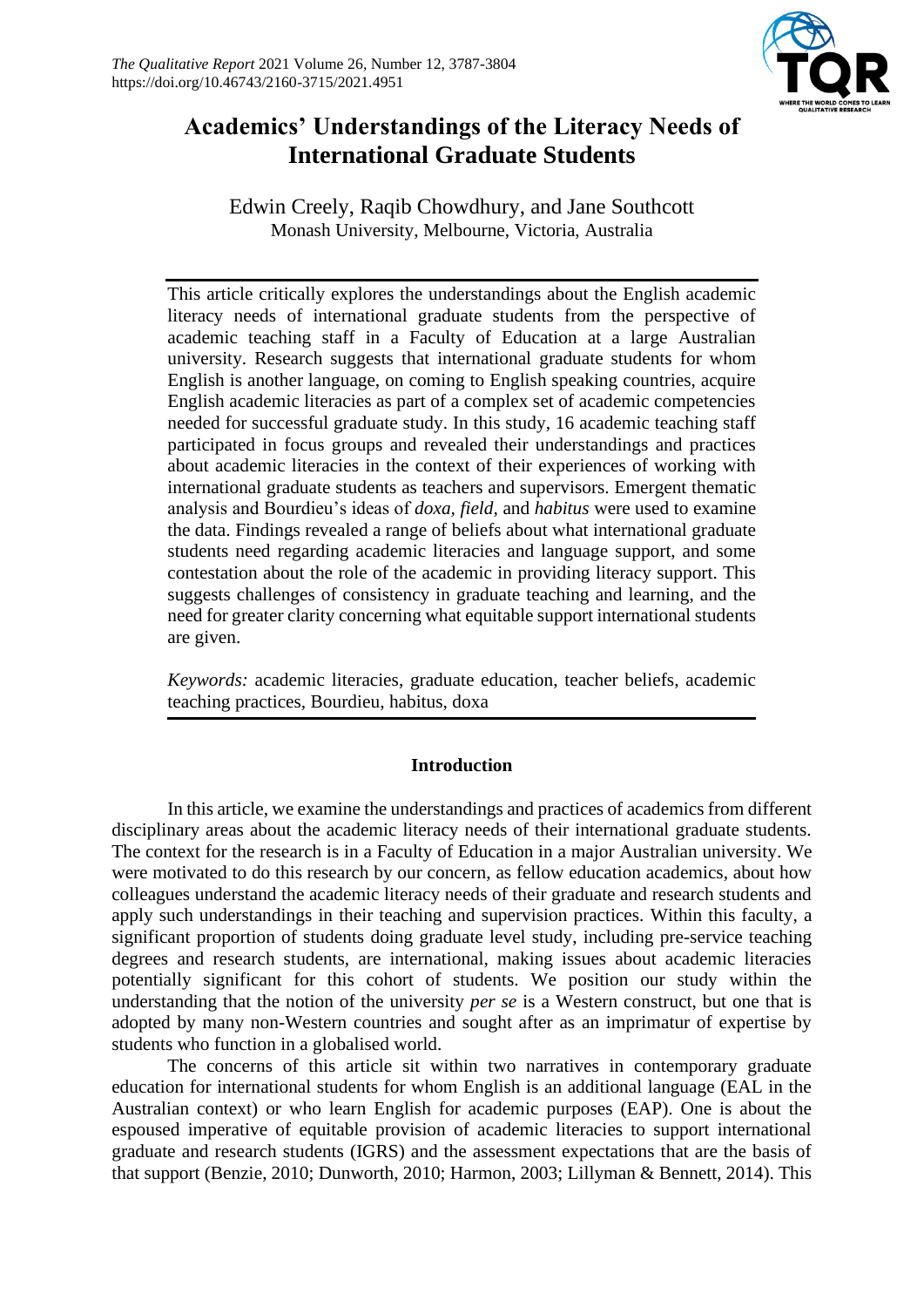sits alongside the notion that international students for whom English is not the first language are (in many cases) paying to acquire the insider knowledge of the academic skills and traditions central to universities in Western countries. This suggests hegemony in terms of the positionality of Western universities and their knowledge paradigms, built on neo-colonialist values and the imperative of university rankings (Lo, 2011). The second is about the beliefs of academics about the work they do with IGRS and their experiences of the complexities of this work (Åkerlind & McAlpine, 2017; Elliot et al., 2016; Lee & Murray, 2015). The literature suggests that there is tension between these two narratives—in how academics understand what is expected of them in terms of the literacy needs of their students in the Western university.

University education has tended to be content-based, rather than language-based, which can engender problems for IGRS for whom English is an additional language (Trigwell & Shale, 2004). Due to the perceived bifurcation between content and language, academic and teaching staff at universities often tend to think that addressing the language needs of international students from non-English speaking backgrounds is not their responsibility, especially as these students would have already met the university's entry English language requirements. Such a view can situate these students at a significant disadvantage (Chowdhury & Le Ha, 2014). It also places academics and teaching staff in the contested space of how best to meet the language needs of their students (Pyvis & Chapman, 2005) and provide appropriate support for writing and other assessment requirements to assist their graduate students to enter the academy.

The importance of addressing the EAL needs of international students and supporting the development of their academic literacies is particularly significant for Australia because it is a preferred destination for such students, especially those from the Asian region. In June 2019, there were 630,247 international students enrolled in Australian higher education institutes – a 12 per cent increase from the previous year. Just over half the international students are enrolled in higher education (Department of Education, 2019). The steady increase in this number over the past two decades, both in Australia and in other Anglophone countries, is the result of the ongoing globalisation of higher education institutions (Chowdhury  $\&$  Le Ha, 2014; Tran & Soejatminah, 2016).

This has led to a critical consideration of the linguistic, social, and cultural diversity that international students bring to higher education institutions, and the English literacy needs of these students (Chowdhury & Le Ha, 2008; Handa & Falioin, 2006). The diversity of international students is also increasing (Fatemi & Saito, 2019; Merriam & Kim, 2008), often promoted, and celebrated at the rhetorical level, such as in institutional mission statements and policy documents. However, within the culture and practices of tertiary institutions, such diversity can be framed as a "problem" to be solved rather than a resource to be utilized (Street, 2004). This may be due to Western practices around learning and academic literacies in higher education that retain an implicit colonialist set of values about teaching and learning and assume a homogeneity between students from locations (Le Ha, 2014; Pyvis & Chapman, 2005).

In the last decade, there has also been a significant shift in the number of IGRS coming to Australian universities (Ferguson & Sherrell, 2019; Norton et al., 2018; University Rankings Australia, 2020) with clear growth in the field of education. At the time of writing, the impacts of the global pandemic are still occurring with potential changes to future numbers, making it even more important for academics to consider the literacy and learning needs of a diverse range of international students. Given the impetus for equitable learning and inclusion across all sectors of education and in all modes of delivery (face-to-face, flexible, and online), providing graduate and research education that meets the multidimensional academic literacy needs of IGRS thus continues to remain a high priority (Harris & Ashton, 2011; Wingate, 2015).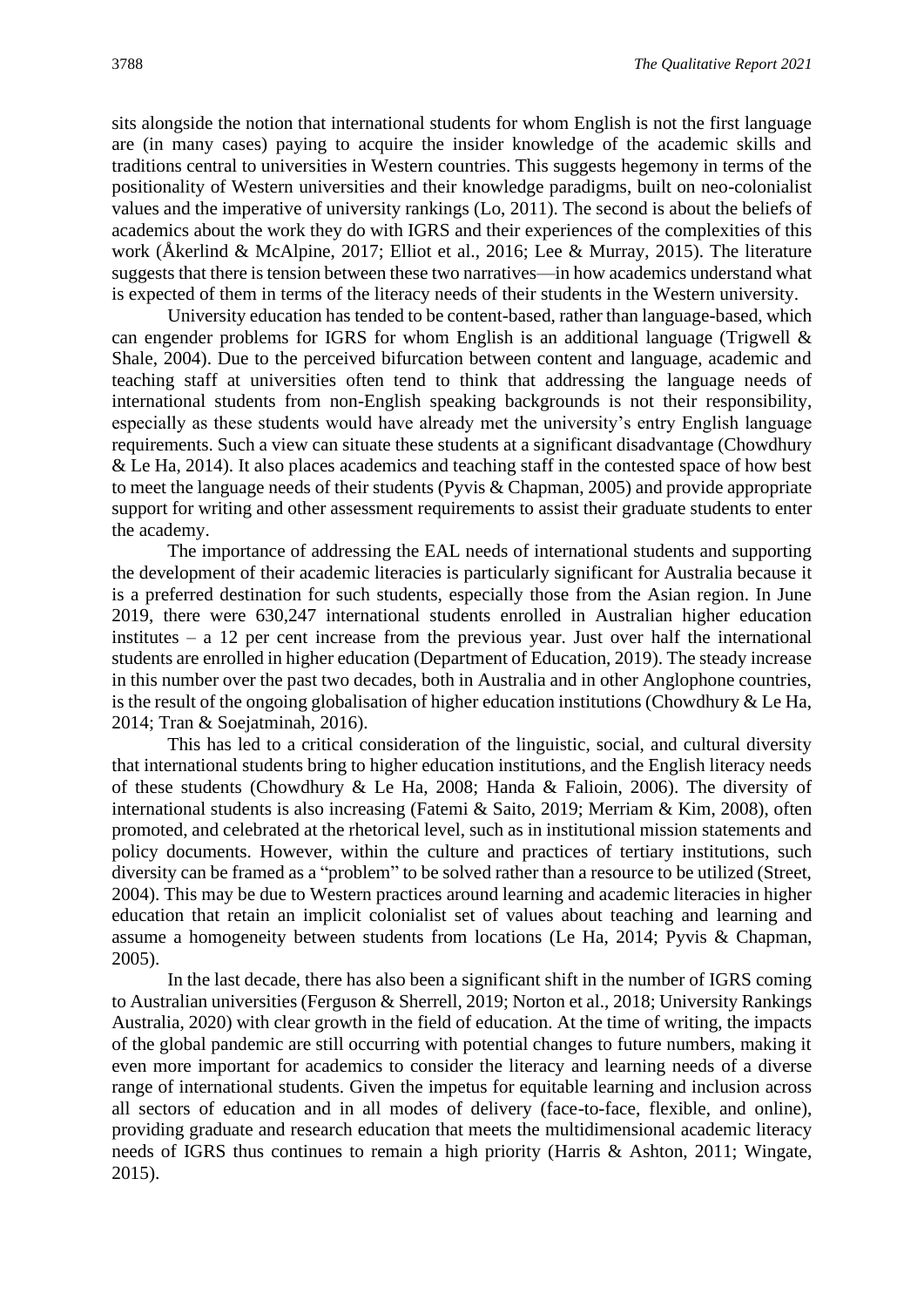### **Literature Review**

Our study centres on academics' understandings of the notion of "academic literacies" and the complex and evolving set of practices about the literacy needs of graduate EAL students in a university context. In this section we explore a range of research and conceptual thinking in the field, with the purpose of positioning our research in this emerging field.

What is meant by academic literacies is both disputed and potentially problematic. Conventionally, academic literacies are a set of discrete skills associated with the reading and writing of texts in academic contexts (Spack, 1988). Recently, this definition has come under dispute and academic literacies are being understood as part of a "critical field of inquiry with specific theoretical and ideological historical roots and interests" (Lillis & Scott, 2007, p. 7). From the basic mechanics of writing, such as grammar and how to organise paragraphs, through constructing scholarly articles for submission to journals, and all the way to the composition of a thesis, academic literacies can encompass a wide range of written, spoken and performative discourses, genres or text types, and an array of rhetorical practices that need to be grounded in critical practices (Patterson & Weideman, 2013; Richards & Pilcher, 2018; Street, 2004).

Lillis and Scott (2007) identify the deficit discourses surrounding the use of the term "academic literacies" in the context of higher education systems, also noting levels of confusion and ambiguity and arguing for the need for broader multidisciplinary understandings. They suggest that there are recognised learning and economic benefits of targeted academic literacy education, but that these benefits are often seen through a deficit lens in which students need to comply with and are measured against a narrow set of competencies designed to complete prescribed tasks (Lea & Street, 2006). Thus, academic literacies can become overly prescriptive and reflect the increasing focus on measurable outcomes within many Western universities. Rather than such a narrow perspective, some researchers conceive academic literacies in terms of the needs of graduate students in educational contexts and the personal assets that they bring to their learning (Badenhorst et al., 2015).

Enacting the required rhetorical and communicative practices as part of academic literacies involves the development of an academic identity (Canton et al., 2018; McKenna, 2004). This sense of a student's identity and voice that emerges in a discourse community broadens the notion of academic literacies beyond competency with academic genres, which is based in systemic functional linguistics (Campbell & Li, 2008; Skillen, 2006), and suggests that research into academic literacies needs to shift the emphasis away from the production of texts towards situated practices in which academics work in context with their students (Wingate, 2015). As socially situated practices, academic literacies are constructed within the power relations inherent within academic institutions. As such, accepted institutional writing and communication conventions and practices can, to a greater or lesser extent, enable or constrain how learners are allowed to make meaning in a university setting (Rose, 1985). This is especially significant in terms of the experiences of IGRS.

The extent to which students with an EAL background are allowed to draw on their existing linguistic knowledge and repertoire, cultural understandings and writing skills to make meaning can be limited in university settings and in the offered feedback (Reinties et al., 2012). Academics can shift away from undue focus on students' writing and skills development towards critically examining the underlying processes that legitimise Western academic discourses and accepted forms of disciplinary and institutional practices (Lillis & Scott, 2007), including the conventions of academic writing (Kaufhold, 2015; Trice, 2003). Academics often traverse a fine line between empathetic cultural practices and teaching the academic literacies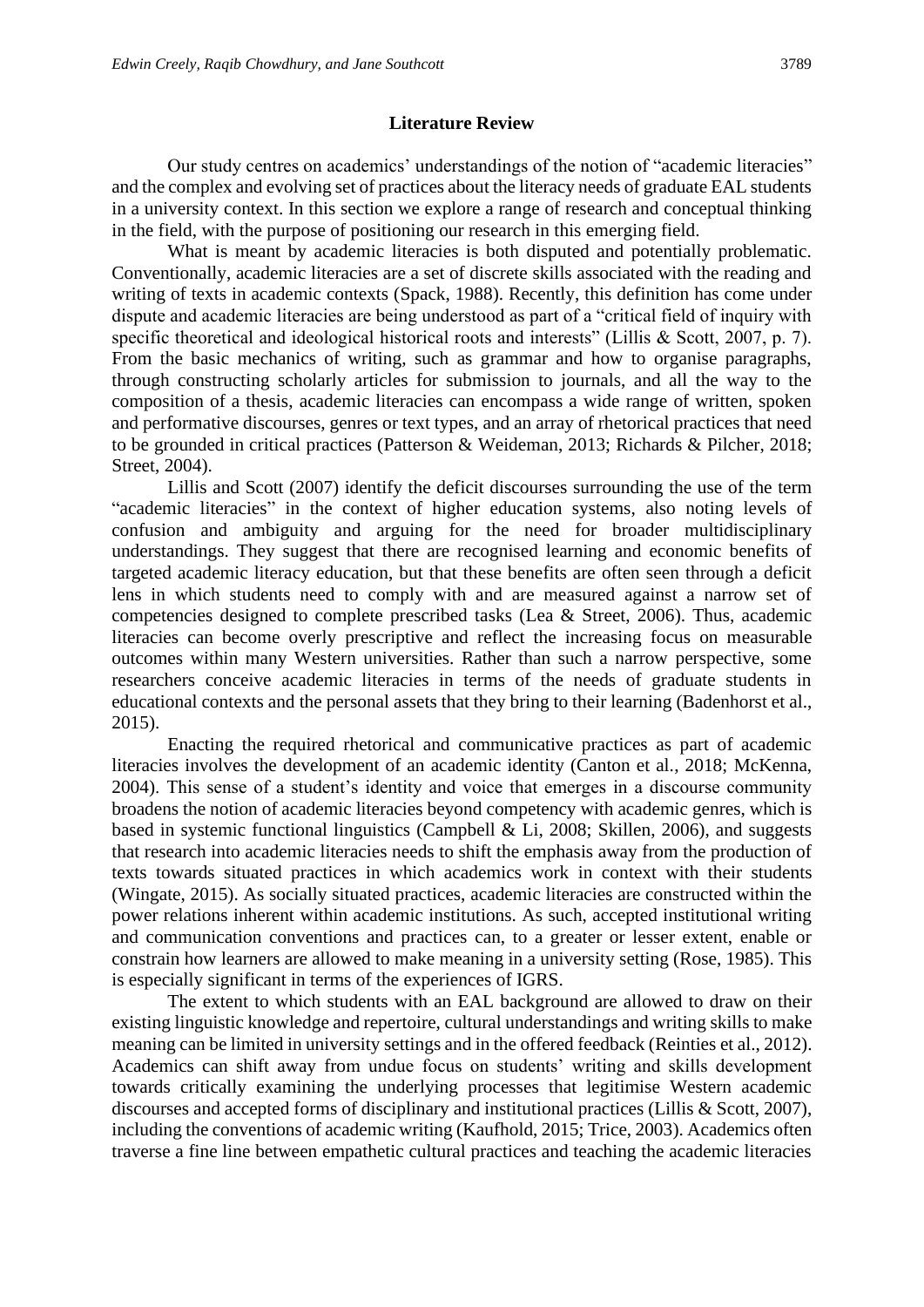that are privileged in university contexts. We were interested in where that line exists for academics and how they understood their role in teaching academic literacies.

Lillis and Scott (2007) identify two approaches to understanding academic literacies. First, a "normative" approach, which presupposes the homogeneity of the student population and clearly understood academic conventions at the grammatical, rhetorical, and discursive levels. In this approach, academics' role is to draw students' attention to explicit academic conventions and for students to comply with these conventions. Second, a "transformative" approach in which conventions are situated in relation to contested traditions of knowledge making; and eliciting the writers' views on the ways in which "such conventions impinge on their meaning making" (p. 12). This approach also embodies alternative ways of meaning making in academic writing and communication, by considering the resources students themselves bring as "legitimate tools for meaning making" (p. 13).

In graduate and research education, learning involves "adjusting and assimilating [to] new ways of understanding, interpreting and articulating knowledge" in which "students learn new subjects and develop their knowledge about new areas of study" (Lea & Street, 1998, p. 158). Academic literacies are not always specifically delineated; rather they "circulate unobtrusively in academic culture but maintain a readily available judgemental climate" (Turner, 2012, p. 18). This is especially evident in terms of writing practices. Some research suggests that there may be gaps between academics' expectations and student interpretations concerning the practices of student writing (Lea & Street, 1998, 2006; Lillis & Turner, 2001), and it is the role of academics to help students recognise, understand, and acquire the skills of academic writing and communication "by making the tacit explicit" (Richards & Pilcher, 2018, p. 163). We bring attention to the disparities between what students need and what academics think they need.

Over the past two decades there has been growing research attention about writing support for graduate students (Canton et al., 2018; Pearson, 2017). Focus on this aspect of academic literacies is in part driven by the rhetoric in universities about equitable institutional support for student literacy development that links to an employability agenda (Fallows & Stevens, 2013; Kneale, 2008). Writing is seen within universities as pivotal to being successful in research work, such as thesis preparation, but also for employment within professional areas that require sophisticated writing skills. Although there may be overlaps, academic literacies are not the same as employability skills, but form "a complex, situated social practice through which students learn to make and contest meaning within a scholarly community" (Benzie & Harper, 2019, p. 1), and include various literacy practices valued by academics that can vary across disciplines and domains (Hyland & Bondi, 2006). Indeed, we observe that there are a range of academic literacy approaches currently employed in university education. In this regard, Ivanič (2004) points to a multilayered understanding of literacy skills that goes beyond the privileging of genre-based writing in the work of graduate and research students, including diverse forms of communicative practices (McGowan, 2018; Maher et al., 2008; Tracy & Muller, 1994). At the same time, "disciplinary norms and values often remain tacit, latent in a discipline's texts and practices, but difficult for academics to articulate explicitly to their students" (Benzie & Harper, 2019, p. 1).

We consider academic literacies to be complex, multimodal, and culturally situated, and their navigation can be a challenge both for international students and the academics who work with them. Graduate students have the expectations of producing both prescribed academic texts and participating effectively in research and practice communities. There are further constraints of local institutional rules and guidelines (Lea & Street, 1998, 2006). We propose that it is often the case that academics become both holders and defenders of knowledge and practices to be acquired and the tour guides who lead the student through what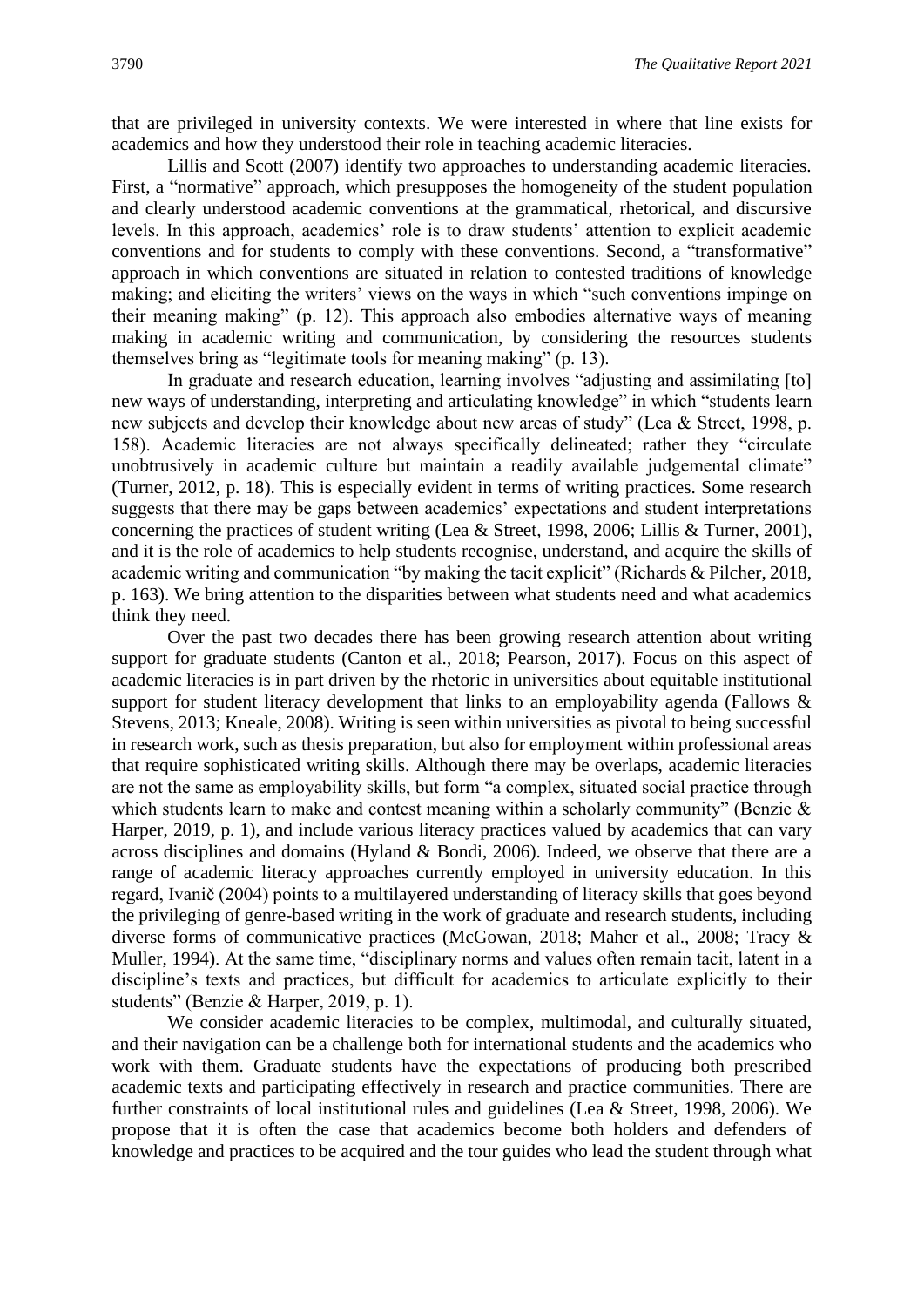can feel like foreign territory that the student hopes to traverse and conquer. However, there appears to be little empirical research to support this proposition.

We also note that academics navigate the tensions generated by different drivers for supporting the development of academic literacies that are "deeply rooted in two of the most important elements of any teaching intervention: the nature of the matter to be taught and the desired learning outcomes" (Canton et al., 2018, p. 674). Desirable learning outcomes may include the perception by both students and institutions that writing is an employability skill, whereas academics may hold as core the notion that academic writing skills are part of a practice community, of which students are peripheral members (Lee & Boud, 2003). There has been a long-held belief by academics that "standards of student 'literacy' are falling [and] that students can no longer write" (Itua et al., 2014; Lea & Street, 1998, p. 157). Holding a deficit view of student ability can also have "deleterious effects also on the role of EAP practitioners, who are seen as sorting out the problems" (Turner, 2012, p. 17). We are interested in these tensions as they are shown in the understandings and practices of academics.

There is a lack of agreement in this emerging field of academic literacies about what should be included in the term and what this means for practice, especially regarding the needs of graduate students from EAL backgrounds. There also appears to be a lack of research about how academics specifically understand academic literacies in their contexts and how these literacy practices are instantiated in their work with graduate students, including expectations of themselves and their students.

It is into these apparent gaps in research knowledge that we come as researchers. As three academics who have worked extensively with EAL graduate students and experienced the complexity of navigating their academic literacy needs, we were interested in the understandings and practices of our colleagues. Our interest is more than a mere curiosity; it is substantially about improving the practices of ourselves and our academic colleagues in a university that has a significant intake of graduate students with an EAL background.

We thus conceived of two research questions:

- 1. How do academics understand the notion of academic literacies and what is expected of them?
- 2. What are their experiences and practices in working with graduate students from an EAL background?

# **Methodology**

In this article, we report on a small qualitative case study of a select group of 16 academics working within a faculty of Education at a large Australian university. We also describe this research as an exploratory case study (Yin, 2003) because it is part of a wider examination of the current academic literacy needs of IGRS, and it is to be used to identify key issues and themes related to academic literacies in the context of international graduate and research students. Case study research is an investigation of a phenomenon as experienced by a circumscribed group within a naturalistic setting (Hamel et al., 1993; Stake, 2005). In this instance, it is the phenomenon of academics working with IGRS, and we explore their understandings and practices in terms of academic literacies and the perceived needs of their graduate students.

We employed a set of three focus groups. This strategy has a significant but contested history in qualitative research (Bloor et al., 2001; Greenbaun, 1998; Parker & Tritter, 2006). Using focus groups enabled the creation of generative feedback about a phenomenon from multiple points of view, allowing for a range of opinions and experiences to be shared interactively. Selection of focus group participants was through heterogenous purposive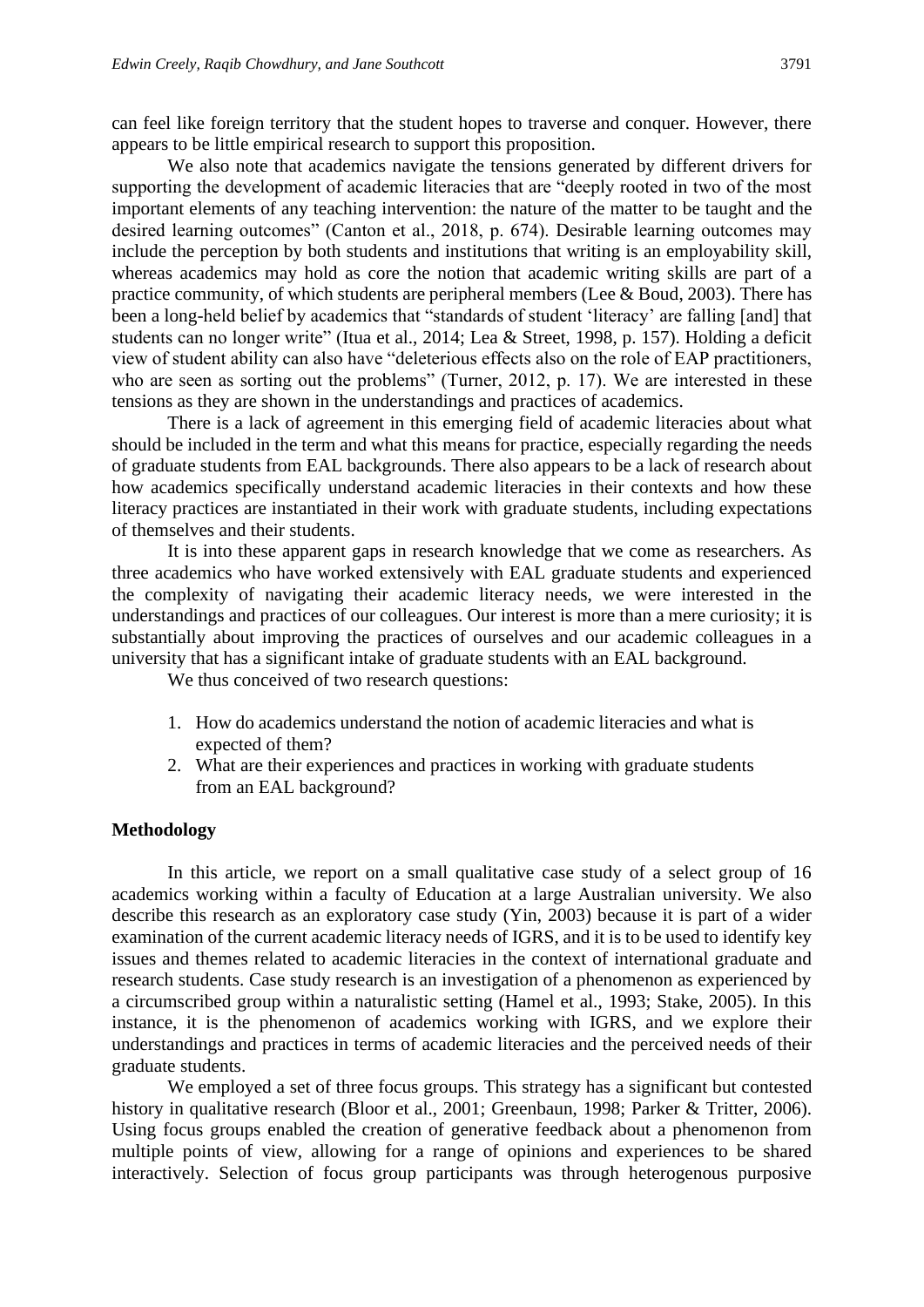sample (Palys, 2008) of academics ranged across discipline or cognate areas and included academics from literacy and English education, technology, primary education, STEM (Science, Technology, Engineering and Mathematics), arts education, LOTE (Languages other than English), TESOL, Humanities and Physical Education. Given the range of disciplinary backgrounds, this represented a valid sample of the over 160 academics within the faculty. All participants teach in Masters' level units within graduate degree programs and supervise the thesis research of master's and doctoral students. With ethical approval, each academic participated in one of three 60-minute focus groups held over a period of two weeks. Focus group 1 had seven participants, focus group 2 had five and focus group 3 had four. The focus groups were audio recorded and then transcribed.

Participants were initially recruited through a group email out to academic staff in the faculty, and by snowballing. Each focus group was then constituted randomly, without regard to any specific differentiating criteria such as gender or discipline area. The interactions and discussions of each group were guided by an equivalent set of topic areas about academic literacies, teaching practices, personal reflections about academic literacies, understandings and experiences of supervision and teaching, and views about the perceived literacy needs of IGRS in education. The guiding questions operated as starting points in the focus groups, but in practice the discussions of each focus group were emergent, and the members of each focus group were given considerable agency in presenting their experiences, understandings, and descriptions of practice to the rest of the group.

Finally, in this qualitative case study of education academics we employed thematic analysis as an initial grounded approach to understanding the data, which involves identifying and understanding emergent themes that came from the focus group data (Braun & Clarke, 2006). This inductive approach is useful in this research for allowing the voices, opinions, and beliefs of the participants to emerge without imposing an initial theoretical perspective. The construction of the thematic categories described below was also influenced by the set of questions that we used in the focus group, which amounts to a deductive 'bracketing' of possibilities for emergent themes (Fereday & Muir-Cochrane, 2006).

### **Theoretical Lens**

Whilst we began in an inductive way in considering themes that emerged out of the focus group data, we later turned to a selection of Bourdieu's ideas to assist our analysis of the data, in particular his ideas of *habitus* and *doxa*. Habitus is understood as social norms and practices that are interpersonally acquired over time and are part of the formation of a person's subjectivities (Bourdieu, 1980; Bourdieu & Wacquant, 1992). These social norms and practices are made visible in individual actions, embodiments, choices, and representations of self in the world, and they also drive behavior, meaning making and thought (Hunter, 2004). Habitus is embodied both as the site of social existence and as an actor in the social world (the *field*), thus it "structures the perception of that world as well as action in that world" (Bourdieu, 1998, p. 81). Enacting *habitus* allows cultural embodiment and reproduction that can mediate the field. Practice is the product of a *habitus* that is generated by "the embodiment of the immanent regularities and tendencies of the world" (Bourdieu & Wacquant, 1992, p. 138). The reproduction of accepted practices can be unconscious, driven by "normalizing practices of the society into which [the individual] was born and learned to re-enact" (Hunter, 2004, p. 177).

Doxa is co-existent with habitus and is the "taken-for-granted assumptions and beliefs" (Hunter, 2004, p. 175) held by any particular social group. Bourdieu asserts that by "using *doxa* we accept many things without knowing them, and that is what is called ideology" (Eagleton & Bourdieu, 1992, p. 113). The unquestioning acceptance of *doxa* diminishes the ability to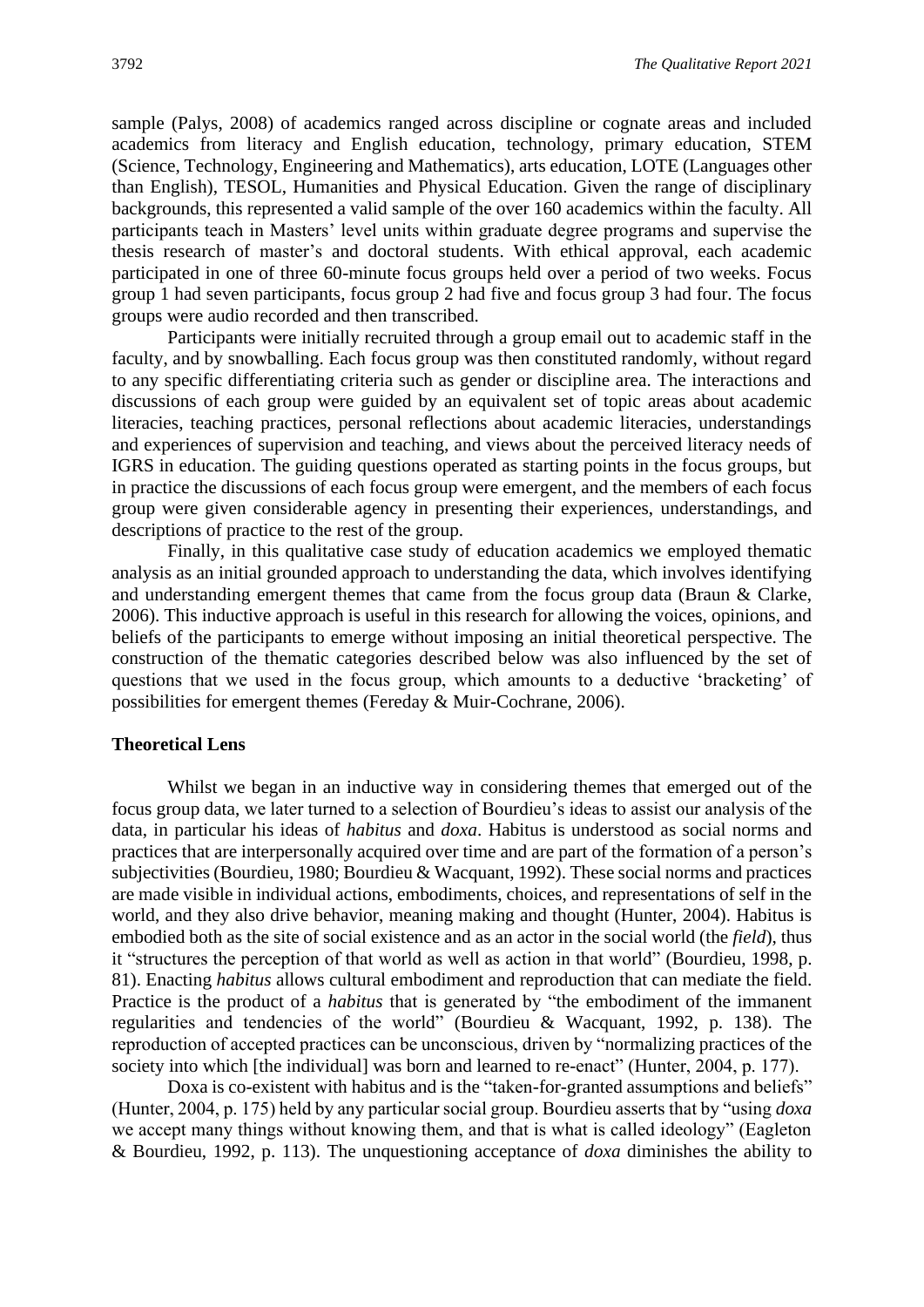challenge established practice. It is important to challenge the naturalization of ideas which are the accepted *doxa* based on practical knowledge (Eagleton & Bourdieu, 1992).

The ideas of Bourdieu are important in this study as a way of critically understanding the situated understandings and practices of academics in the context of their work with international graduate students. In particular, the concept of *habitus* is useful for shedding light on the norms and practices of academics as embodied in their interactions with IGRS. Also, the notion of *doxa* enables us to identify and analyse the core beliefs of academics about their students' academic competency and needs, which are of central concern to this study.

# **Findings**

In this section we present our findings based on the data collected from the three focus groups. We begin with an explanation of our data coding and analysis processes. Our findings are then reported under numbered and discrete categorical headings.

Once the data for this project was recorded and transcriptions completed, we followed a process of coding, identification of themes and then analysis.

- 1. *Coding.* We read the transcripts separately and began initial coding work. We then met as a team and consolidated our codes.
- 2. *Emergent themes.* Once the codes were agreed upon, we worked as a team and coded all the transcripts. We then met and considered the emergent themes. Our collaborative work led to the identification of important themes.
- 3. *Analysis.* Once the themes were established, we began with selective description of what the participants said in the focus groups, using a range of short and longer quotes to give a sense of the understandings and the practices articulated and drawing out the meanings as we understood them. This analysis also included use of the notions of *doxa* and *habitus* from Bourdieu that were interwoven as conceptual tools for further interpreting the ideas of participants.

From the first two parts of this process, we identified four emergent themes (Figure 1), and these were employed as a set of numbered categories for reporting the data, as shown in the findings sections that follow. Within analysis sections no attempt is made to compare responses across discipline areas within education. Indeed, in most instances, the academics spoke in quite cross-disciplinary terms about academic literacies and their students' needs, which may be a result of the cross-disciplinary, heterogenous composition of the focus groups.

# **Figure 1**

*Reporting Categories*

- *1. Expectations* about language proficiency (academic or everyday) of IGRS
- *2. Assumptions* and understandings about the learning, literacies and intellectual resources that IGRS bring to study in Australia
- *3.* The *reality* and grounded experiences of teaching/supervising IGRS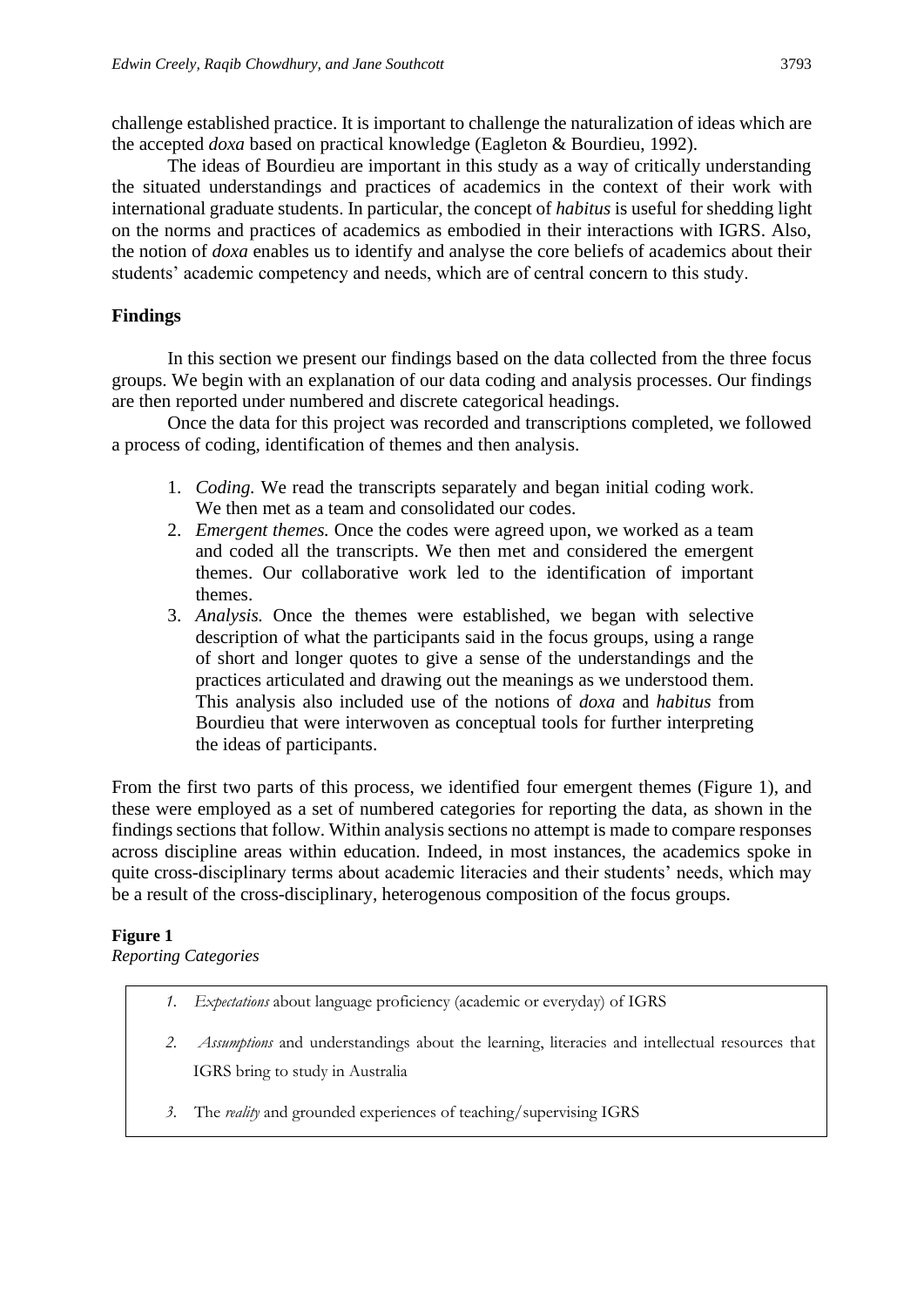For this article only a small selection of participant responses is used, and these are curated to give a sense of the understandings and practice experiences of academics within four overlapping categories of meaning. Within the constraints of this article, responses and quotes were selected as they best reflected the range of views in each of the focus groups. The four categories were conceived of also in terms of where we would apply Bourdieu's ideas. The first two categories, *Expectations* and *Assumptions,* capture the *doxa* of our participants; the latter two, *Reality* and *Limitations*, address mostly the *habitus* within the field. As part of reporting category 4 there are sub-headings that focus on different types of limitations that were perceived by academics.

# *Expectations about Language Proficiency*

Throughout the three focus groups, many of the 16 academics appeared to have had explicit expectations about the level of language proficiency of their international graduate students and how this directly connects to English academic literacy as understood in a Western context. Discussion points included the ability to write accurately, participate orally in class and other settings, and understand academic requirements to complete set tasks. Whilst there was discussion about the differences between "everyday" and "academic" English, for many of the academics, "everyday" uses of English by international students were positioned as an important linguistic support for the overall development of academic literacies.

One academic explained: "[The] first principle is the ability to be able to connect in a broad range of contexts." Another articulated the need for interaction and engagement in the context of academic class work, saying that "those students who are willing to put themselves out there, and to engage through discussion each week [oral and written], are also the ones who will do much better in the summative assignments." This suggests an especially performative notion of 'student' that reflects Western ideas about student subjectivities.

An academic in the educational technology field extended expectations about the general competencies in language to what he called "generic sorts of skills," which include "different modes to communicate" with a range of technologies—alluding to the multimodal nature of academic literacies for the so-called digital age. Finally, there was a lot of attention on international graduate students taking responsibility for their language learning and compliance in terms of academic literacies, and that notions of equity must be balanced by individual responsibility. One academic in the second focus group quite emphatically stated: "I sometimes wonder: have you really understood what the expectations are from this degree? I can help you and assist you and talk with you and talk with you again and again if you haven't understood the assignment, but you're going to have to do the work." This comment points to *doxa* about the expected high levels of agency for graduate students and perhaps reflects a Western notion of academic autonomy, that is founded on the idea of independence, rather than *inter*dependence.

In sum, it was clear across all three focus groups that language proficiency was positioned as pivotal to the success of IGRS and that there was thus a strong expectation that students would prioritise this proficiency through ongoing opportunities to use English in social and community, as well as academic settings. The integrated nature of EAL language practices was thus emphasised by participants across the entire disciplinary spectrum.

### *Assumptions and Beliefs about the Learning, Literacies, and Resources*

Throughout the focus groups the academics articulated a range of assumptions and beliefs about IGRS, with focus especially on teaching and learning practices, English competencies, and the core work of academics with their students. These assumptions and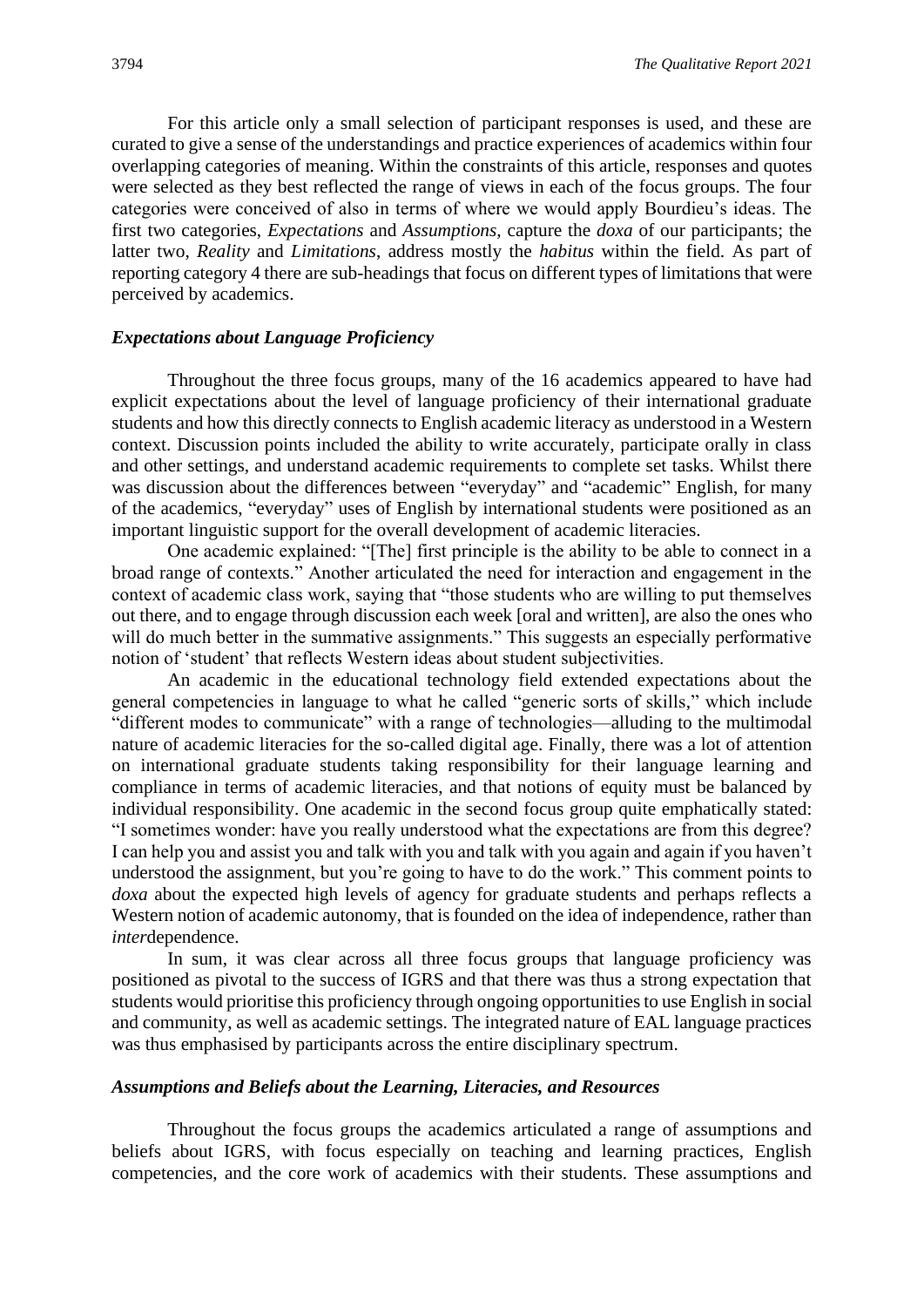beliefs included that oral English skills should be central to academic literacies in the Australian context; those international students have limited opportunities to employ their linguistic and cultural resources in their study programs; and that current assistance programs within the faculty are not preparing students well for work and interactions in real-world contexts, such as schools. One academic stated:

Personally, I feel that by the time they reach here, and they're here, it's already too late if they don't have the skills. So, the Learning Hub [a support service], while it's a great idea, we can't say that that is the substitute to help them to enculturate themselves. Because I think it's too late.

This academic appears to be expressing a deficit view of the linguistic and cultural resources that (at least some) IGRS bring to their study in Australia, even a pessimism about the possibility of effective development of English academic literacies for international EAL students upon their commencement of studies at this Australian university. Nor does this academic seem to be aware of the University's rigorous screening practices for international students. There is also the sense that the responsibility for competence in using academic English language lies outside the scope of the academic's work.

Across the three focus groups beliefs about an academic's perceived level of responsibility for writing and other core academic literacies, varied greatly. Some academics had the view that helping IGRS with their academic literacies is fundamental and equitable, while others believed that it is a peripheral and thus should be tasked to student support services. Such mixed views also suggest that students would likely be confused with regards to where to seek academic literacy support at the university.

### *The Reality and Grounded Experiences*

In terms of the on-the-ground reality of the lecturers' lived experiences of working with IGRS, what was reported varied greatly from success narratives and affirmations about the commitment of this student cohort, to demonstrative statements about the perceived difficulties in working with international graduate students, which includes, but is not limited to, participating in group-based tasks and risk-taking in teaching and learning situations. One academic disclosed the following:

I think a number of them [IGRS] that come out are very capable students, and they come with this expectation that they're going to get an international degree that is going to be of merit for them when they go back. I also think that some of them come just so that they can get a visa to stay here. So, they get one degree, then they get another degree, then they get another degree, and they keep on trying to look for work. I think some of them come with entitlement. They feel they don't need to do anything, and I sometimes wonder if, in some ways, we encourage that. Not deliberately. But just with the way we have things set up. For example, our attendance. I really sometimes wonder that when we have the tutorials, and stuff for them, especially in units ... they refuse to do all those little pieces of work that we have in each of those tutorials. Or they do it very half-heartedly. I just get surprised, because I think, gosh, you're here, in a different environment, I'd like to see you engaging with this. You're all sitting down bunched together talking a different language that I can't help you [with].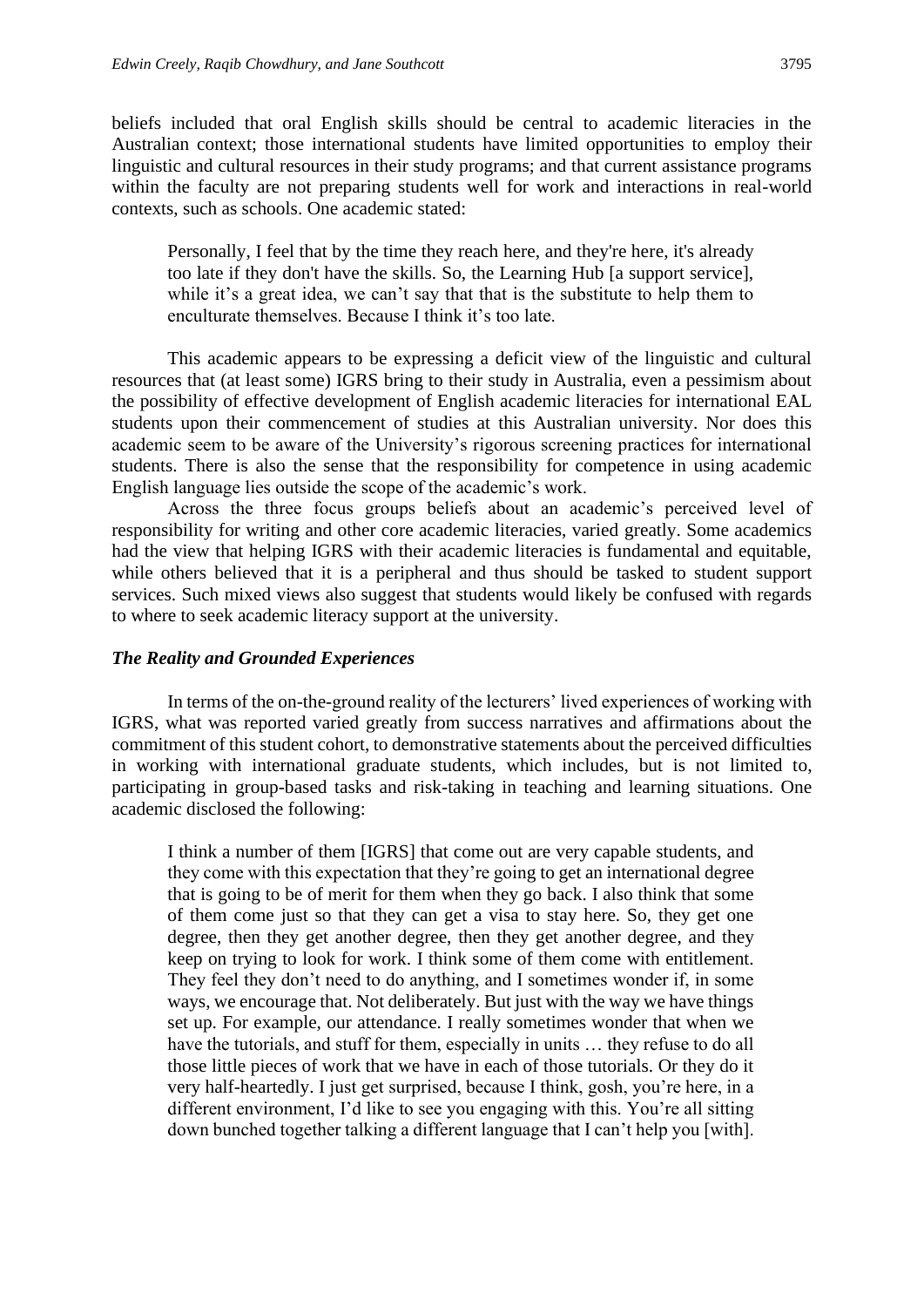In this emotionally textured statement, with clear oscillation between formal and informal language registers, the participant has focused on experiences of lacking connectedness with students with an EAL background. The emphasis is also on what the person claims is a significant level of disengagement of these students with not only the content of the course but with the assumed values of Western education, such as displaying levels of independent learning and initiative within group settings. Implied here are not only the academic's beliefs about levels of proficiency with and willingness to use English, but also an expected level of commitment to and engagement with academic work, which the participant suggests is lacking in some instances with IGRS. The academic is thus pointing to a set of subjectivities grounded in Western notions of how to "perform" the role of student. The participant is highlighting the complexity of what is meant by academic literacies and is perhaps conceiving them as inclusive of a range of performativities and multimodal forms. Clearly, there is also a problematising of the notion of EAP (with its focus on textual production and academic compliance) that are familiar to many students in the Asian region in the context of the multidimensional and embodied ways that academic literacies might be understood by some Australian academics.

# *Perceived Limitations of IGRS and Their Engagement with and Use of Academic Language*

Within the three focus groups, the educational and social challenges of the cohort of IGRS in the Education faculty was a central theme. Three areas were identified by participants as pivotal to this perception of limitation, even deficit.

**Social Isolation.** A significant area of perceived limitation, according to several participants, is the isolation of IGRS from engagement in socialising and participating culturally in Australian life, especially through using English, a situation which at the time of the writing of this paper, has intensified due to social restrictions in place due to the COVID-19 pandemic. One academic stated:

I had two Chinese international students who were just at a complete loss. I chatted to them after class, and they said they didn't know what to do, and I said, "look, could you go out and have a meal, some dumplings, something cheap and cheerful." and they said [that] they didn't think that they could, and I said, "but, do you ever go out with your friends?" Yes, they do. They had. But that was last year. I said, "last year?" [and] they said, "we are busy studying". So, all those layers socialising [were absent] and I thought, these are two very well-meaning, very isolated young women who just don't even begin to engage with the task that we've set.

In this statement, the engagement of the academic with the experiences of isolation of her students is causally linked to the academic tasks that they must complete. In effect, social and cultural engagement is seen by the academic as a prerequisite for success with academic literacies, again reinforcing this idea of a broader notion of academic literacies beyond reading and writing. The assumption behind the construction of "the task that we've set" is that because it is culturally framed within an Australian English context and a Western academic construct, international students "should" move their cultural frame to accommodate its completion, a construction that does not appear to account for or include the cultural resources the students bring in – in other words their *habitus* is not acknowledged, but the *habitus* of the academic is overt in highlight "socialising" as part of a set of pedagogical practices.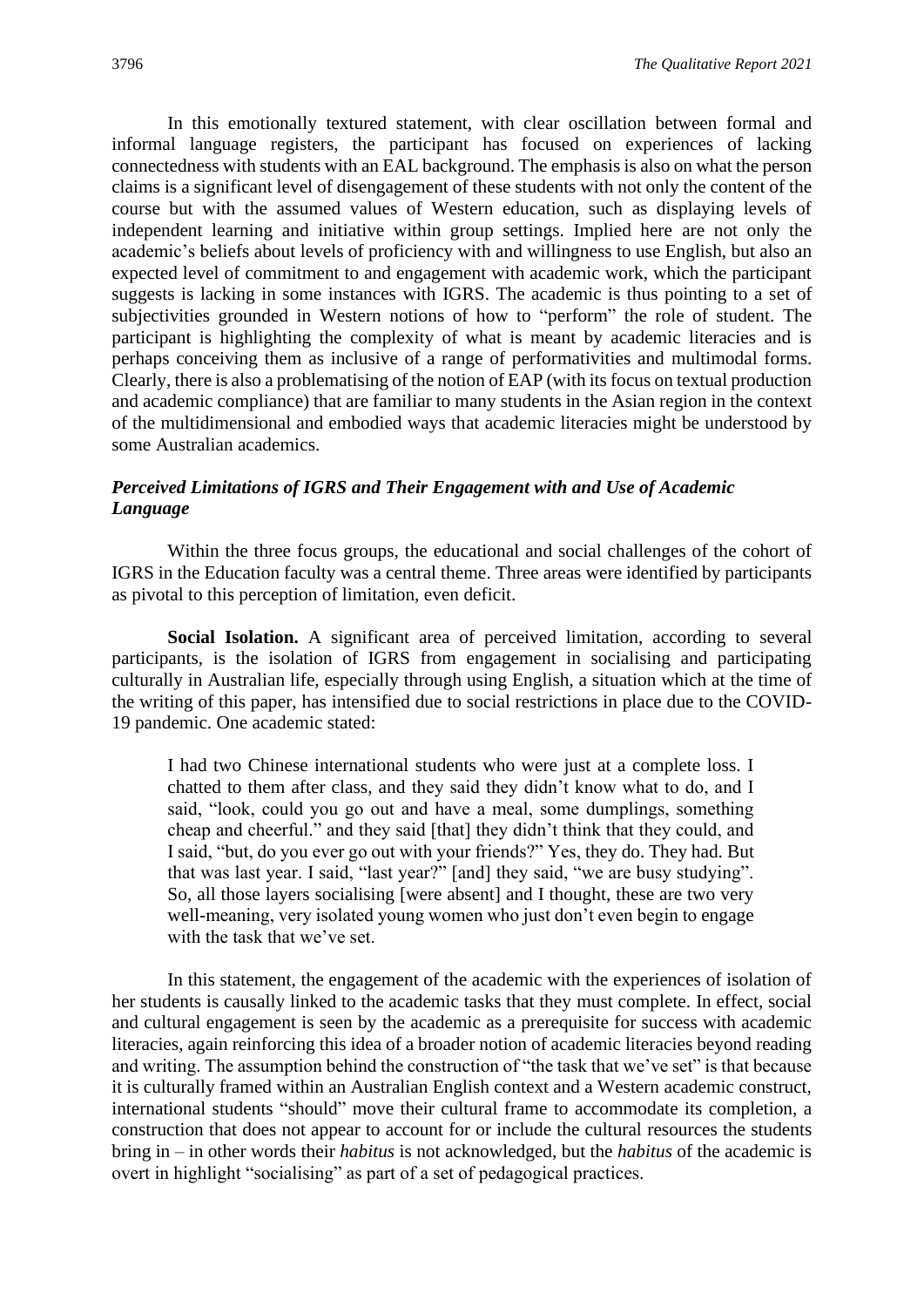**Enculturation.** The connection between academic language competencies and social engagement was understood by some participants as amounting to a need for a thoroughgoing enculturation into mainstream community and university life to overcome the perceived barriers to communication and thus academic proficiency. One academic stated:

So that [helps to] prepare international students, to enculturate them into our academy, community, and learning ... I remember the very first session, [in which] we were supposed to be talking about the differences in culture and expectations. So, what are we expecting our students to be able to do in Australian universities compared to their own country's expectation? Trying to get them to understand and be aware of that. But in terms of the number of students who attended this, although there is always a crowd, I'm sure that's not everybody. There will still be a large [group not attending].

This academic is echoing ideas shared by others in two of the three focus groups: those academic literacies are situated within a broader cultural setting and that there are local cultural and contextual understandings that are part of an academic discourse community that international students need to embrace. By contrast, this view of enculturation was not especially shared by participants in the first focus group, who were composed mainly of TESOL, technology and literacy educators, and perhaps reflects a stronger multilingual and pluricultural view of the ways that students can participate. The prevailing view in the first focus group was also that there needs to be an equitable provision of resources to meet the needs of international EAL students and that English academic language learning should emphatically be part of an academic's work with IGRS.

This apparent discordance of perspective about the place of English learning and explicit academic language support might be attributed to differences of pedagogical outlook and practice across cognate or discipline areas, or perhaps it is due to long-held beliefs and expectations, the *doxa*, about the role of academics in working with international graduate students. The focus group data suggests that at the time there was no apparent consensus about the level of support that should be offered in terms of academic literacies among the academics who participated in this research.

**Independent Thinking Skills.** One of the core academic skill sets identified by most academics across the three focus groups was the ability to think independently, engage critically in discussion and problem-solve. One academic in the second focus group stated the following:

So, as graduate research students, we expect them to be thinking independently... and we provide the directions and so on. I find that ... I have students, currently [at the] beginning stage, and they are still thinking about, "okay, tell me what to do, and I'll do it."

There is a perception here that graduate students, especially from the Asian region, have a more-or-less passive view of learning and do not recognise their potential agency, and thus the motivation to engage actively in learning contexts tends to be latent. This passivity ("we provide the directions") appears to be built on the idea that for students from the Asian region there is a hierarchical conceptualisation of the relationship between academics and students ("tell me what to do") that apparently undermines the potential for independent thinking. In this case the participant is clearly speculating about the reasons for the observation that students are reluctant to engage critically, have a voice and be interactive in their learning; and the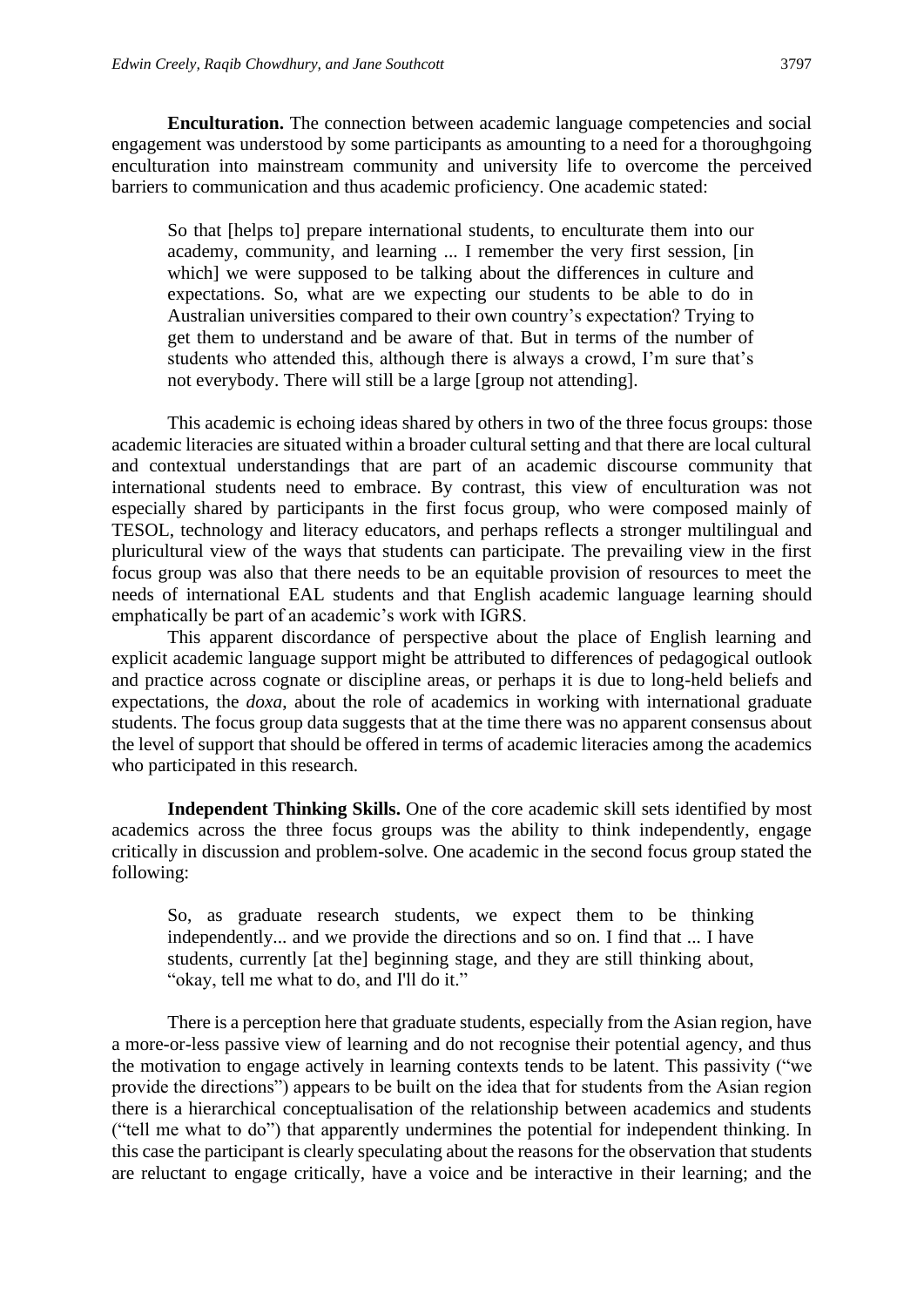cultural and language factors that might mitigate against such overt involvement are not identified.

# **Discussion**

We preface our discussion with acknowledgement of our positionality in the field. We are academic supervisors and teachers who grapple with the complexities and situatedness of academic literacies; we recognise that this term is not static but reflects the complexities and shifting boundaries of international graduate education. In supervisory teaching, we acknowledge the cultural and linguistic heterogeneity of our students (Merriam & Kim, 2008). This inevitably creates tensions because, as academics in a contemporary Western university, we exist in a potentially exclusionary "political-semantic web that restricts the way we think about the place of writing in the academy" (Rose, 1985, p. 342). We note that our research contributes to the already disputed and problematic understandings of academic literacies discussed earlier. Our findings revealed held normative perspectives that grouped IGRS into homogeneous lumps of assumption but also showed individual questioning and reflection that might lead to a more transformative practice (Lillis & Scott, 2007). We underscore this possibility of change by seeing it as positioned in *habitus* and influenced by *doxa.*

By researching this issue and by seeking data from our colleagues, we are effectively researching our own practices. As academics, we exist under the imperative that we link our teaching and our research. Thus, in this study, we explore issues embedded in our one-to-one or small group instruction of our graduate and research students. We hold an insider status and thus bridle our explorations from the outset. Just like our participants, we are formed by our own field and *habitus*, while we struggle with the doxa we inherit and often unquestioningly acquire (Eagleton & Bourdieu, 1992; Hunter, 2004). Our assumed *doxa*, forged through a Western frame of reference, is one of academic rigour and often hard, individual struggle to acquire our own academic literacy, which is also accompanied by the expectation that we scaffold and manage the development of the academic literacies of our students. Some academics push this matter aside as it is not within their purview, but others admit to functioning as editors, proof-readers, and teachers of English academic writing. In an evershifting field, our *habitus* must change to accommodate new demands and expectations reflecting the global graduate education environment in which we work, often incongruent with our inherited doxa.

Further, the university *per se* is a Western construct that has evolved over centuries since its foundation in Europe in the eleventh century but does not reflect the traditional Eastern/Oriental conceptualisation of higher education (Yang, 2013), although we note this difference is changing. Over time, universities in the Western tradition have been established and a university qualification is understood as a prestigious credential to be gained. Our participants are aware of this and caught in the tension of being the gate keepers and tour guides for international students who come wanting to acquire the academy. Both we and our participants recognise that there is a tightrope between being supportive, understanding and accommodating for students for whom English is an additional language, and at the same time responding to student desires to learn the Western model.

From our experience and that of our participants, international graduate students are keen to learn how to write "academically" and become part of an academic community. This tension between accommodation and the standard of the academy is reflected in our participants who waver between editing, modelling, and scaffolding, and expecting students to seek help from others to address inadequacies in academic language and literacies. Despite the extensive rhetoric about accommodating student difference expounded by institutions with extensive programs to help EAL students, it must be recognised that these students have come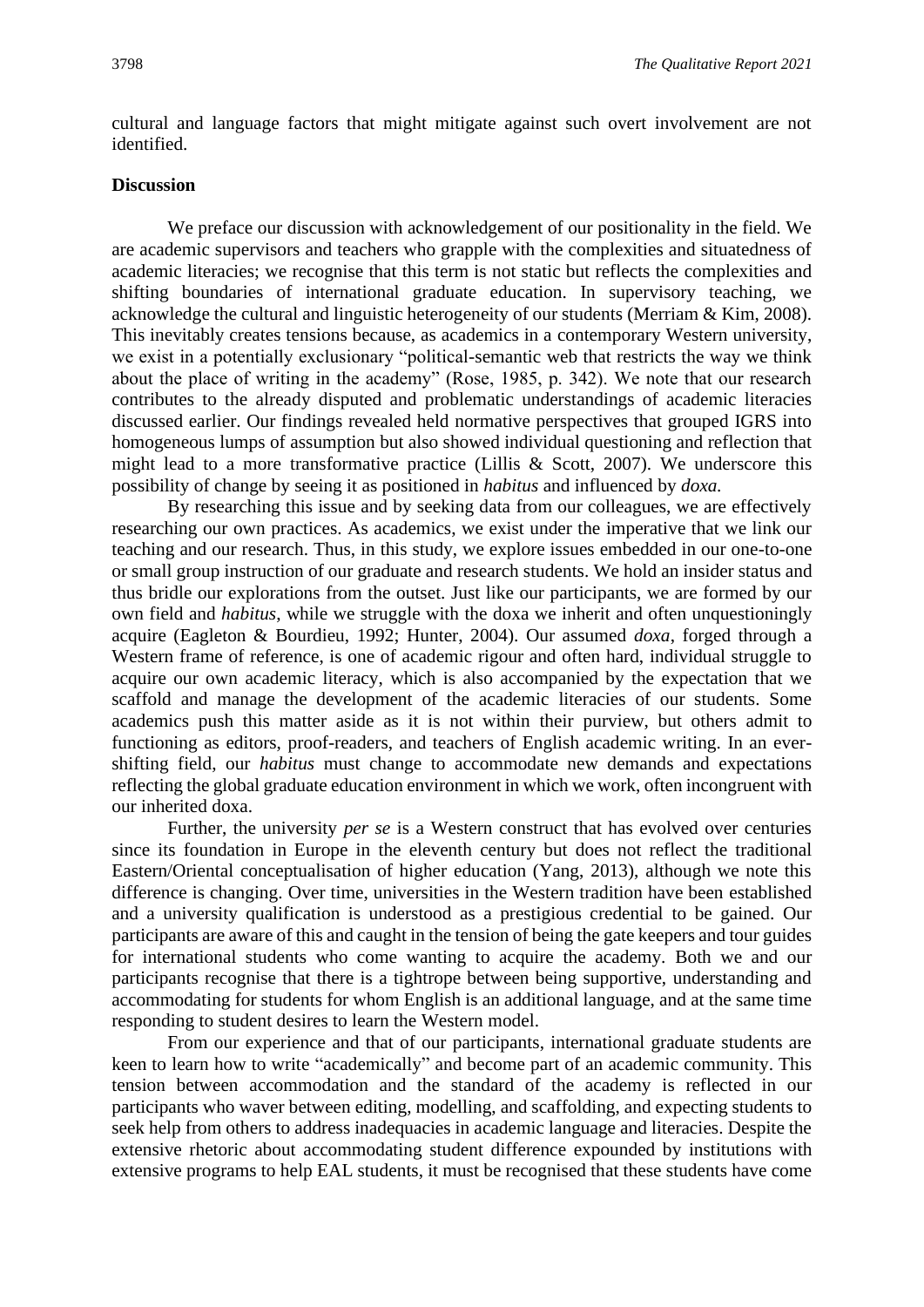to our institution to acquire the skills and credentials we offer. We are offering a desired commodity (the outcome of substantive pieces of writing) but also expected to teach the "nuts and bolts" of how to achieve it. Such ambivalence between expectations and realities underpinned our data, reflected in the many qualifying statements that participants made to manage their expectations.

We have identified the tensions and complexities encountered by academic and teaching staff who work with IGRS. Even the most entrenched positions held by academics were becoming ragged about the edges, with individual participants qualifying their own assertions, sometimes contradicting themselves. They seem aware that the field is shifting, and that their *doxa* must be unpacked and interrogated. By asking them in small groups about their fields of practice, we offered a space for the questioning of the unquestioned and taken for granted *doxa* and *habitus*. The conversations revealed expectations of language proficiency and responses to perceived deficits. Some felt that students should be responsible for their own perceived "shortcomings" while others believed it was their role to scaffold and model English academic literacies. The differences of perspectives were palpable. We hope that participation in the focus groups has allowed conversations to begin about practices and assumptions, which should be captured in future research.

In addition, a continuum of understandings of cultural engagement existed, as did the aspirational goal of independent thinking skills for IGRS. Again, these were framed in the Western paradigm of graduate teaching and learning, offering limited recognition of cultural differences, especially regarding expected levels of interaction by students. Essentially, it was implicit that, having chosen to study in a Western university, such as in the Australian context, students would buy the whole assimilationist package and learn to think and perform in a particular way. However, we have seen that IGRS are not a homogeneous, compliant clump, and it behoves academics to move from a normative to a transformative understanding that contests conventions and recognises that students bring alternate and legitimate tools for meaning making (Lillis & Scott, 2007).

## **Conclusion**

Our study was limited by participant numbers. As outlined, we included those who responded to our invitation whilst being careful to capture a range of levels of experience and disciplinary backgrounds. We acknowledge that undertaking three focus groups was only a beginning, as understandings were shared that suggest directions for future research. As stated, our case study captured the perspectives of a circumscribed group. Although not generalizable to a broad international population, from our experience, the findings are apposite for similar Australian institutions. We found little research addressing academic literacies from this perspective and suggest that future research might address this gap.

The implications of this study are that we need to reflect on established practices concerning the academic literacy needs of their IGRS. Before we can offer new ways of engaging with this cohort, it is essential that we interrogate the old assumptions and beliefs we carry about learning, literacies, and personal resources. We must recognise that these are constructed within the hegemonic relations that permeate Western academic institutions (Lo, 2011). To achieve an equitable provision of education, particularly the acquisition of academic literacies, it is necessary to unpack the social norms and practices we have acquired over time (our *habitus*) and that challenges prevailing assumptions. We suggest that the conversation we engendered in the focus groups is the beginning of a larger dialogue about EAL graduate and research students in Western contexts. This dialogue is about moving beyond the deficit cipher to a position where each student is seen to carry cultural and linguistic resources that can, with equitable language and literacy support, enable full participation in Western university life.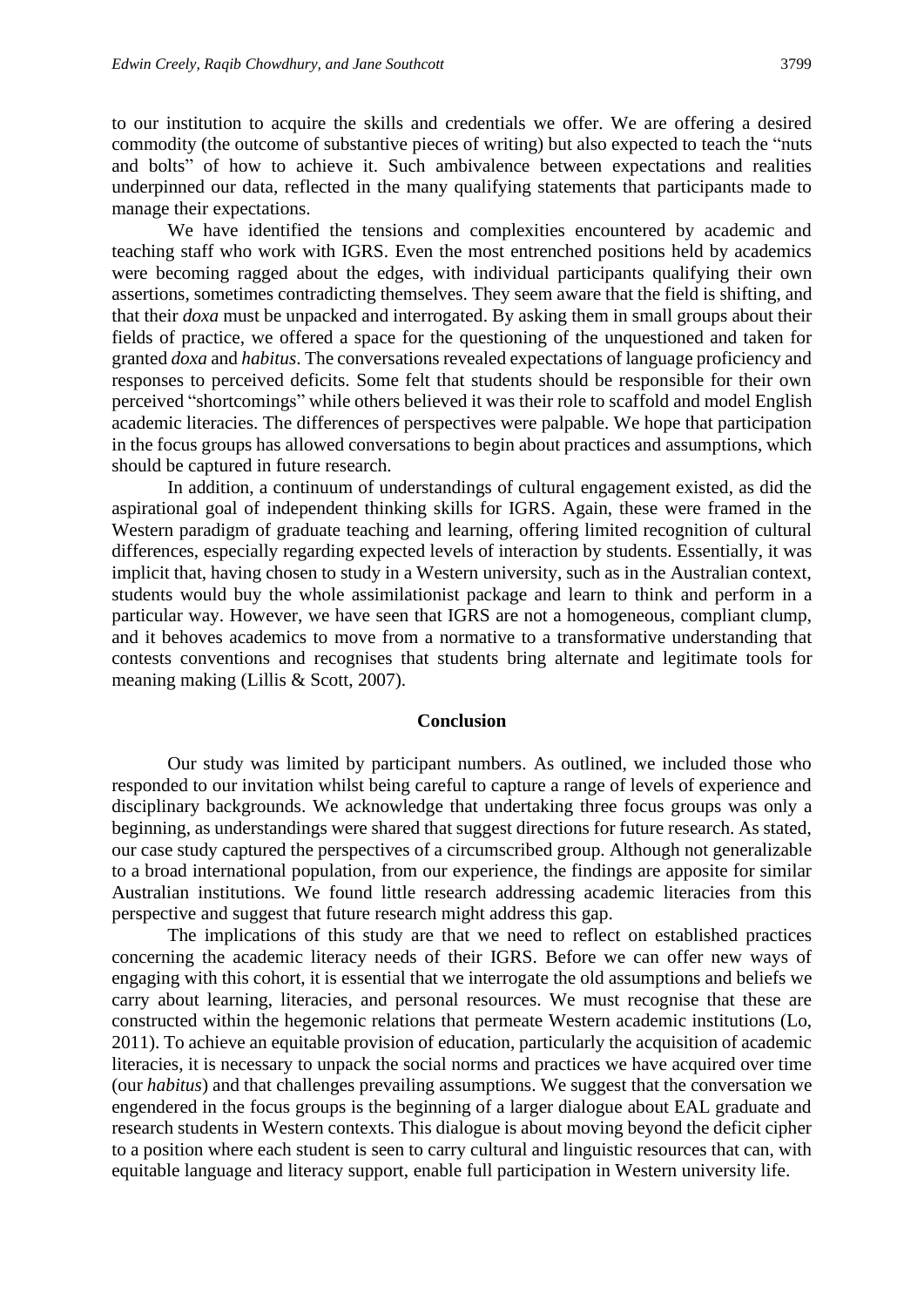# **References**

- Åkerlind, G., & McAlpine, L. (2017). Supervising doctoral students: Variation in purpose and pedagogy. *Studies in Higher Education, 42*(9), 1686-1698. <https://doi.org/10.1080/03075079.2015.1118031>
- Badenhorst, C., Moloney, C., Rosales, J., Dyer, J., & Ru, L. (2015). Beyond deficit: Graduate student research-writing pedagogies. *Teaching in Higher Education*, *20*(1), 1-11.
- Benzie, H. J. (2010). Graduating as a 'native speaker': International students and English language proficiency in higher education. *Higher Education Research & Development, 29*(4), 447-459. https://doi.org[/10.1080/07294361003598824](https://doi.org/10.1080/07294361003598824)
- Benzie, H.J., & Harper, R. (2019). Developing student writing in higher education: Digital third-party products in distributed learning environments. *Teaching in Higher Education, 25*, 633-647.
- Bloor, M., Frankland, J., Thomas, M., & Robson, K. (2001). *Focus groups in social research.*  Sage.
- Bourdieu, P. (1980). *The logic of practice*. Stanford University Press.
- Bourdieu, P. (1998). *Practical reason*. Polity Press.
- Bourdieu, P., & Wacquant, L. (1992). *An invitation to reflexive sociology*. Polity.
- Braun, V., & Clarke, V. (2006). Using thematic analysis in psychology. *Qualitative Research in Psychology*, *32*(2), 77-101.<https://doi.org/10.1191/1478088706qp063oa>
- Campbell, J., & Li, M. (2008). Asian students' voices: An empirical study of Asian students' learning experiences at a New Zealand university. *Journal of Studies in International Education*, *12*(4), 375-396.
- Canton, U., Govan, M., & Zahn, D. (2018). Rethinking academic literacies. A conceptual development based on teaching practice. *Teaching in Higher Education, 23*(6), 668- 684.<https://doi.org/10.1080/135625517.2017.1414783>
- Chowdhury, R. & Ha, P. L. (2008). Reflecting on Western TESOL training and communicative language teaching: Bangladeshi teachers' voices. *Asia Pacific Journal of Education, 28*(3), 305-316. https://doi.org[/10.1080/02188790802236006](https://doi.org/10.1080/02188790802236006)
- Chowdhury, R., & Ha, P. L. (2014). *Desiring TESOL and international education: Market abuse and exploitation.* Multilingual Matters.
- Department of Education. (2019). *International student DATA monthly summary - June 2019*. Australian Government. [https://internationaleducation.gov.au/research/International-](https://internationaleducation.gov.au/research/International-Student-Data/Documents/MONTHLY%20SUMMARIES/2019/Jun%202019%20MonthlyInfographic.pdf)[Student-](https://internationaleducation.gov.au/research/International-Student-Data/Documents/MONTHLY%20SUMMARIES/2019/Jun%202019%20MonthlyInfographic.pdf)[Data/Documents/MONTHLY%20SUMMARIES/2019/Jun%202019%20MonthlyInfo](https://internationaleducation.gov.au/research/International-Student-Data/Documents/MONTHLY%20SUMMARIES/2019/Jun%202019%20MonthlyInfographic.pdf)

[graphic.pdf](https://internationaleducation.gov.au/research/International-Student-Data/Documents/MONTHLY%20SUMMARIES/2019/Jun%202019%20MonthlyInfographic.pdf)

- Dunworth, K. (2010). Clothing the emperor: Addressing the issue of English language proficiency in Australian universities. *Australian Universities' Review*, *52*(2), 5-10.
- Eagleton, T., & Bourdieu, P. (1992). Doxa and common life. *New Left Review*, *191*(1), 111- 121.
- Elliot, D. L., Baumfield, V., & Reid, K. (2016). Searching for 'a third space': A creative pathway towards international Ph.D. students' academic acculturation. *Higher Education Research & Development, 35*(6), 1180-1195. https://doi.org[/10.1080/07294360.2016.1144575](https://doi.org/10.1080/07294360.2016.1144575)
- Fallows, S., & Steven, C. (2013). *Integrating key skills in higher education: Employability, transferable skills and learning for life*. Routledge.
- Fatemi, G., & Saito, E. (2019). Unintentional plagiarism and academic integrity: The challenges and needs of postgraduate international students in Australia. *Journal of Further and Higher Education, 44*(10), 1305-1319. https:/doi.org/10.1080/0309877X.2019.1683521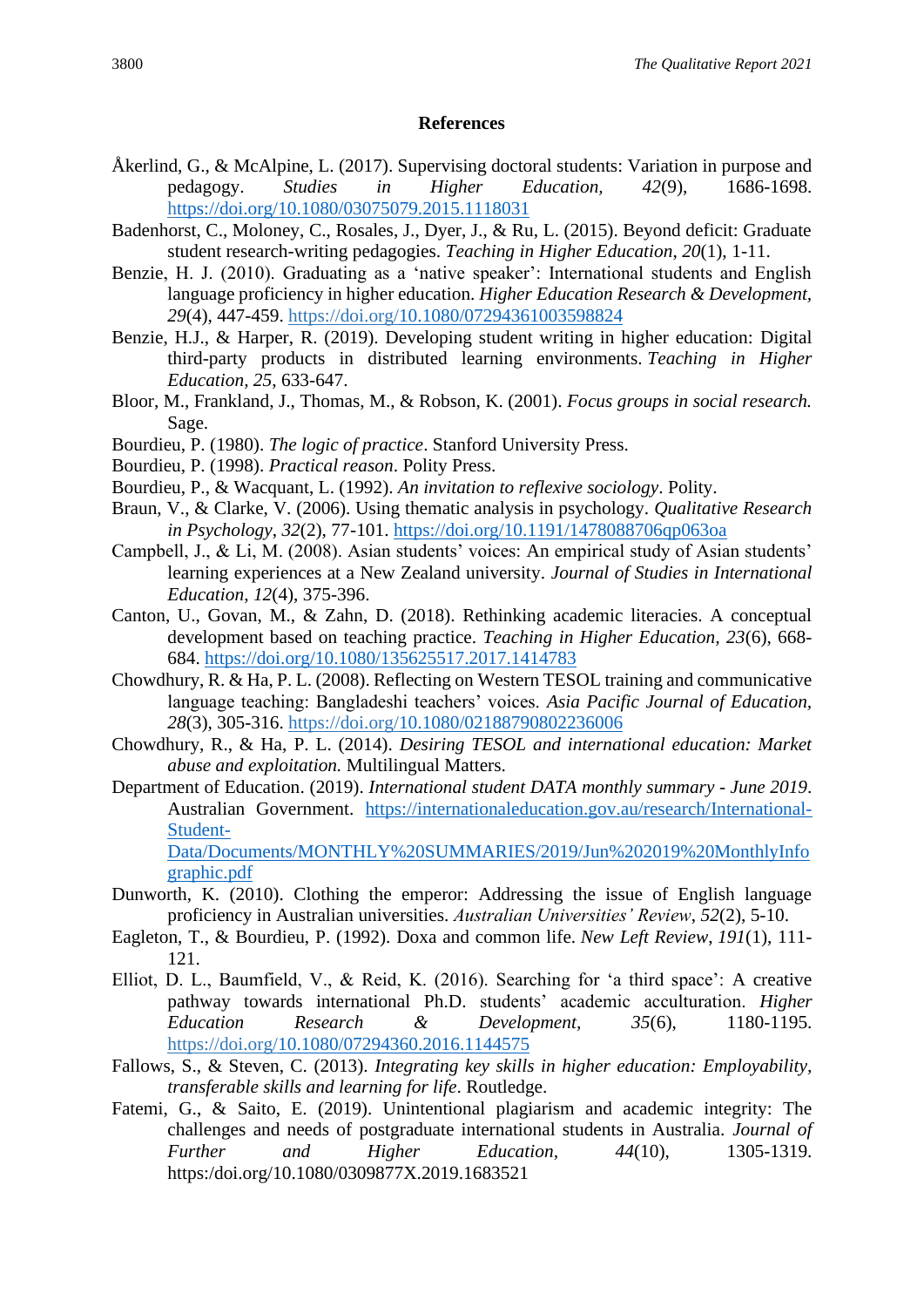- Fereday, J., & Muir-Cochrane, E. (2006). Demonstrating rigor using thematic analysis: A hybrid approach of inductive and deductive coding and theme development. *International Journal of Qualitative Methods, 5*(1), 80-92. https:/doi.org[/10.1177/160940690600500107](https://doi.org/10.1177%2F160940690600500107)
- Ferguson, H., & Sherrell, H. (2019). *Overseas students in Australian higher education: A quick guide*. Australian Parliament. [https://www.aph.gov.au/About\\_Parliament/Parliamentary\\_Departments/Parliamentary](https://www.aph.gov.au/About_Parliament/Parliamentary_Departments/Parliamentary_Library/pubs/rp/rp1819/Quick_Guides/OverseasStudents) Library/pubs/rp/rp1819/Quick Guides/OverseasStudents
- Greenbaun, T. (1998). *Handbook for focus group research* (2<sup>nd</sup> ed.). Sage.
- Hamel, J., Dufour, S., & Fortin, D., (1993). *Case study method*s. Sage.
- Handa, N., & Falioin, W. (2006). Taking the mountain to Mohammed: Transitioning international graduate students into higher education in Australia. *International Journal for Educational Integrity*, *2*(2), 29-42.
- Harmon, G. (2003). International Ph.D. students in Australian universities: Financial support, course experience and career plans. *International Journal of Educational Development, 23*(3), 339-351. [https://doi.org/10.1016/S0738-0593\(02\)00054-8](https://doi.org/10.1016/S0738-0593(02)00054-8)
- Harris, A., & Ashton, J. (2011). Embedding and integrating language and academic skills: An innovative approach. *Journal of Academic Language and Learning*, *5*(2), A73–A87.
- Hunter, L. (2004). Bourdieu and the social space of the PE class: Reproduction of Doxa through practice. *Sport, Education and Society, 9*(2), 175-192. <https://doi.org/10.1080/1357332042000175863>
- Hyland, K., & Bondi, M. (2006). *Academic discourse across disciplines* (Vol. 42). Peter Lang.
- Ivanič, R. (2004). Discourses of writing and learning to write. *Language and Education, 18*(3), 220-245. https://doi.org[/10.1080/09500780408666877](https://doi.org/10.1080/09500780408666877)
- Itua, I., Coffey, M., Merryweather, D., Norton, L., & Foxcroft, A. (2014). Exploring barriers and solutions to academic writing: Perspectives from students, higher education and further education tutors, *Journal of Further and Higher Education, 38*(3), 305-326, DOI: [10.1080/0309877X.2012.726966](https://doi.org/10.1080/0309877X.2012.726966)
- Kaufhold, K. (2015). Conventions in postgraduate academic writing: European students' negotiations of prior writing experience at an English speaking university. *Journal of English for Academic Purposes, 20*, 125-134. <https://doi.org/10.1016/j.jeap.2015.08.007>
- Kneale, P. (2008). Teaching and learning for employability: Knowledge is not the only outcome. In H. Fry, S. Ketteridge, & S. Marshall (Eds.), *A handbook for teaching and learning in higher education: Enhancing academic practice* (pp. 99-112). Routledge.
- Lea, M. R., & Street, B. V. (1998). Student writing in higher education: An academic literacies approach. *Studies in Higher Education, 23*(2), 157-172. https://doi.org[/10.1080/03075079812331380364](https://doi.org/10.1080/03075079812331380364)
- Lea, M. R., & Street, B. V. (2006). The "academic literacies" model: Theory and applications. *Theory into Practice, 45*(4), 368-377. [https://doi.org/10.1207/s15430421tip4504\\_11](https://doi.org/10.1207/s15430421tip4504_11)
- Le Ha, P. (2014). The politics of naming: Critiquing "learner-centred" and "teacher as facilitator" in English language and humanities classrooms. *Asia-Pacific Journal of Teacher Education, 42*(4), 392-405. <https://doi.org/10.1080/1359866X.2014.956048>
- Lee, A., & Boud, D. (2003). Writing groups, change and academic identity: Research development as local practice. *Studies in Higher Education*, *28*(2), 187-200. <https://doi.org/10.1080/0307507032000058109>
- Lee, A., & Murray, R. (2015). Supervising writing: Helping postgraduate students develop as researchers. *Innovations in Education and Teaching International, 52*(5), 558-570. https://doi.org[/10.1080/14703297.2013.866329](https://doi.org/10.1080/14703297.2013.866329)
- Lillis, T., & Scott, M. (2007). Defining academic literacies research: Issues of epistemology,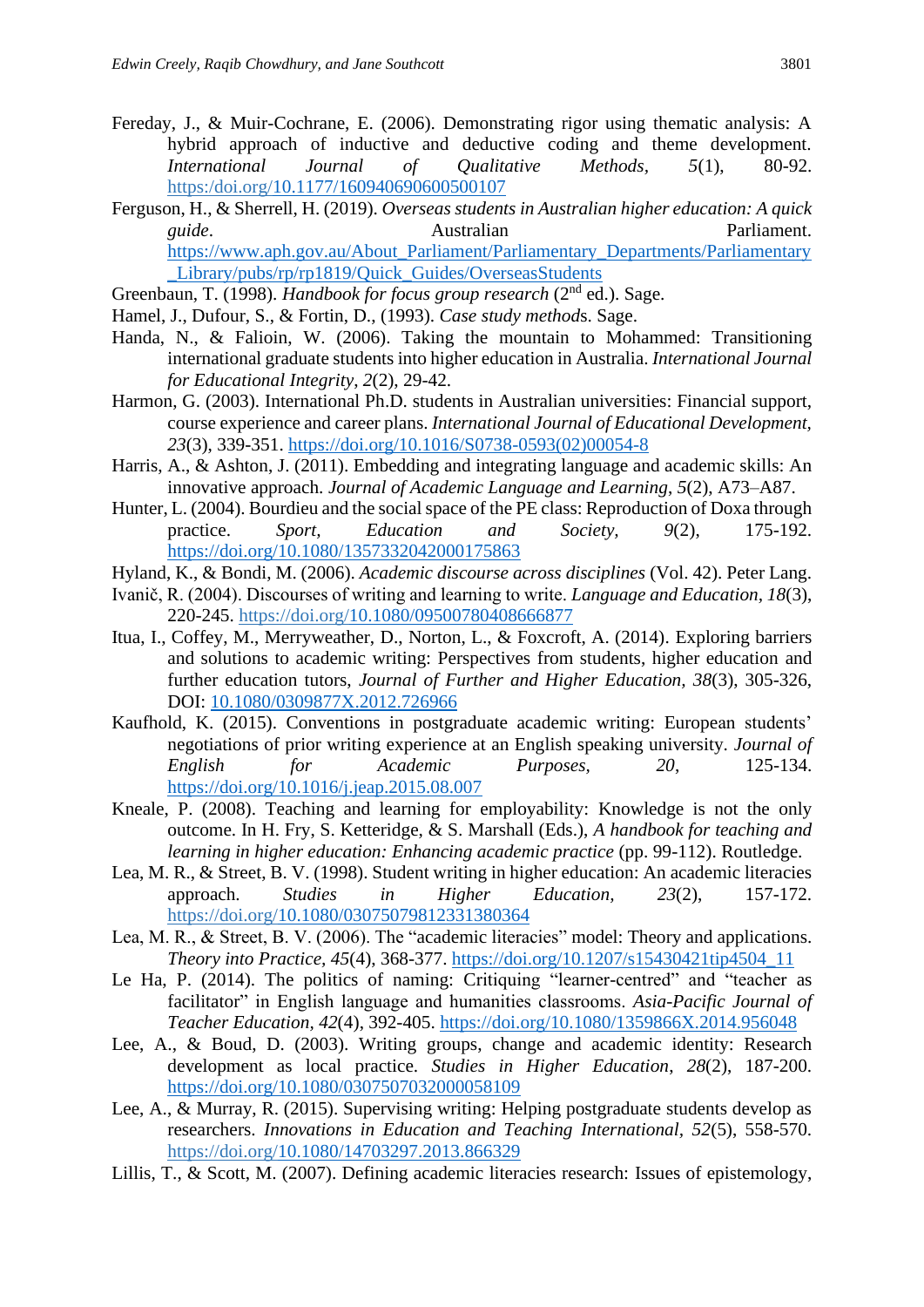ideology and strategy. *Journal of Applied Linguistics, 4*(1), 5-32. <https://doi.org/10.1558/japl.v4i1.5>

- Lillis, T., & Turner, J. (2001). Student writing in higher education: Contemporary confusion, traditional concerns. *Teaching in Higher Education*, *6*(1), 57-68. https://doi.org[/10.1080/13562510020029608](https://doi.org/10.1080/13562510020029608)
- Lillyman, S., & Bennett, C. (2014). Providing a positive learning experience for international students studying at UK universities: A literature review. *Journal of Research in International Education, 13*(1), 63-75. https://doi.org/[10.1177/1475240914529859](https://doi.org/10.1177%2F1475240914529859)
- Lo, W. Y. W. (2011). Soft power, university rankings and knowledge production: Distinctions between hegemony and self-determination in higher education. *Comparative Education*, *47*(2), 209-222. https://doi.org[/10.1080/03050068.2011.554092](https://doi.org/10.1080/03050068.2011.554092)
- Maher, D., Seaton, L., McMullen, C., Fitzgerald, T., Otsuji, E., & Lee, A. (2008). 'Becoming and being writers': The experiences of doctoral students in writing groups. *Studies in Continuing Education, 30*(3), 263-275. https://doi.org[/10.1080/01580370802439870](https://doi.org/10.1080/01580370802439870)
- McKenna, S. (2004). The intersection between academic literacies and student identities. *South African Journal of Higher Education*, *18*(3), 269-280.
- McGowan, U. (2018). Integrated academic literacy development: Learner-teacher autonomy for MELTing the barriers. *Journal of University Teaching & Learning Practice, 15*(4), 1-19.
- Merriam, S., & Kim, Y. S. (2008). Non-Western perspectives on learning and knowing. *New Directions for Adult and Continuing Education*, *2008*(119), 71-80. https://doi.org 10.1002/ace.307
- Norton, A., Cherastidtham, I., & Mackey, W. (2018). *Mapping Australian higher education 2018*. Grattan Institute. [https://grattan.edu.au/wp-content/uploads/2018/09/907-](https://grattan.edu.au/wp-content/uploads/2018/09/907-Mapping-Australian-higher-education-2018.pdf) [Mapping-Australian-higher-education-2018.pdf](https://grattan.edu.au/wp-content/uploads/2018/09/907-Mapping-Australian-higher-education-2018.pdf)
- Palys, T. (2008). Purposive sampling. In L. Given (Ed.), *The Sage Encyclopaedia of Qualitative Research Methods* (Vol. 2; pp. 697-698). Sage.
- Parker, A. & Tritter, J. (2006). Focus group method and methodology: Current practice and recent debate. *International Journal of Research & Method in Education, 29*(1), 23-37. https://doi.org[/10.1080/01406720500537304](https://doi.org/10.1080/01406720500537304)
- Patterson, R., & Weideman, A. (2013). The typicality of academic discourse and its relevance for constructs of academic literacy. *Journal for Language Teaching*, *47*(1), 107-123.
- Pearson, J. (2017). Processfolio: Uniting academic literacies and critical emancipatory action research for practitioner-led inquiry into EAP writing assessment. *Critical Inquiry in Languages Studies, 14*(2-3), 158-181.<https://doi.org/10.1080/15427587.2017.1279544>
- Pyvis, D., & Chapman, A. (2005). Culture shock and the international student 'offshore'. *Journal of Research in International Education, 4*(1), 23-42. <https://doi.org/10.1177/1475240905050289>
- Reinties, B., Beausaert, S., Grohnert, T., Niemantsverdriet, S., & Kommers, P. (2012). Understanding academic performance of international students: The role of ethnicity, academic and social integration. *Higher Education*, *63*, 685-700. [https://doi.org/10.1007/s10734-011-9468-1.](https://doi.org/10.1007/s10734-011-9468-1)
- Richards, K., & Pilcher, N. (2018). Academic literacies: The word is not enough. *Teaching in Higher Education, 23*(2), 162-177. https://doi.org[/10.1080/13562517.2017.1360270](https://doi.org/10.1080/13562517.2017.1360270)
- Rose, M. (1985). The language of exclusion: Writing instruction at the university. *College English*, *47*(4), 341-359.
- Skillen, J. (2006). Teaching academic writing from the 'Centre' in Australian universities. In L. Ganobcsik-Williams (Ed.), *Teaching Academic Writing in UK Higher Education: Theories, Practices and Models* (pp. 140-153). Palgrave Macmillan.
- Spack, R. (1988). Initiating ESL students into the academic discourse community: How far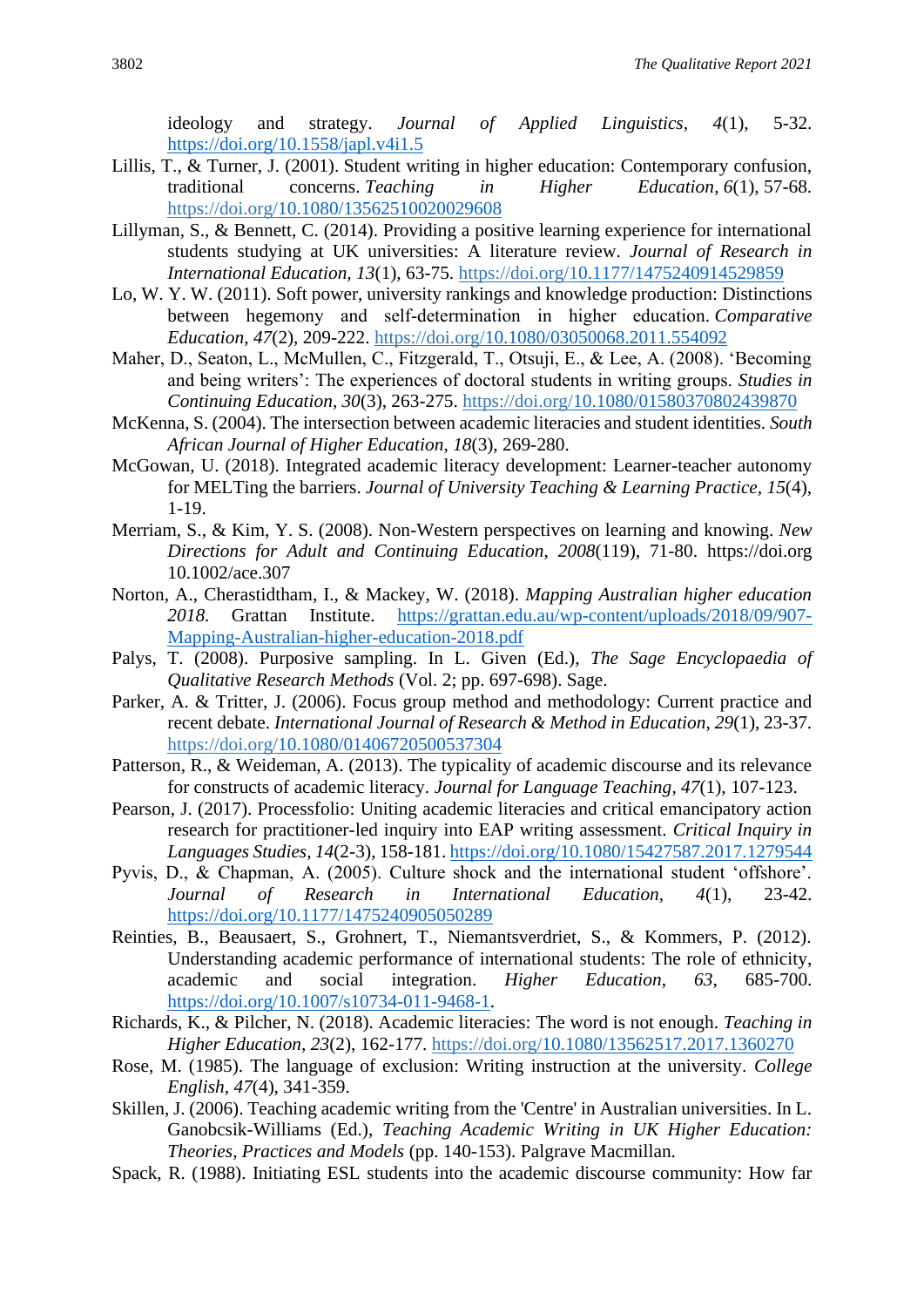should we go? *TESOL Quarterly, 22*(1), 29-51.<https://doi.org/10.2307/3587060>

- Stake, R. (2005). Qualitative case studies. In N. K. Denzin & Y. S. Lincoln (Eds.), *The Sage handbook of qualitative research* (pp. 433-466). Sage.
- Street, B. (2004). Academic literacies and the 'new orders': Implications for research and practice in student writing in higher education. *Learning & Teaching in the Social Sciences*, *1*(1), 9-20.
- Tracy, K., & Muller, N. (1994). Talking about ideas: Academics' beliefs about appropriate communicative practices. *Research on Language and Social Interaction*, *27*(4), 319- 349. https://doi.org[/10.1207/s15327973rlsi2704\\_2](https://doi.org/10.1207/s15327973rlsi2704_2)
- Tran, L. T., & Soejat Minah, S. (2016). "Get foot in the door": International students' perceptions of work integrated learning. *British Journal of Educational Studies, 64*(3), 337-355. https://doi.org[/10.1080/00071005.2015.1128526](https://doi.org/10.1080/00071005.2015.1128526)
- Trice, A. G. (2003). Faculty perceptions of graduate international students: The benefits and challenges. *Journal of Studies of International Education, 7*(4), 379-403. [https://doi.org/10.1177/1028315303257120](https://doi.org/10.1177%2F1028315303257120)
- Trigwell, K., & Shale, S. (2004). Student learning and the scholarship of university teaching. *Studies in Higher Education*, *29*(4), 523- 536. https://doi.org[/10.1080/0307507042000236407](https://doi.org/10.1080/0307507042000236407)
- Turner, J. (2012). Academic literacies: Providing a space for the socio-political dynamics of EAP. *Journal of English for Academic Purposes, 11*(1), 17-25. <https://doi.org/10.1016/j.jeap.2011.11.007>

Yin, R. K. (2003). *Case study research: Design and methods* (3<sup>rd</sup> ed.). Sage.

- University Rankings Australia. (2020). *International student enrolment numbers.* University Rankings. <https://www.universityrankings.com.au/international-student-numbers.html>
- Wingate, U. (2015). *Academic literacy and student diversity: The case for inclusive practice.* Multilingual Matters.
- Yang, R. (2013). Indigenizing the Western concept of university: The Chinese experience. *Asia Pacific Education Review, 14***,** 85-92.<https://doi.org/10.1007/s12564-013-9254-0>

#### **Author Note**

Dr. Edwin Creely is an academic and teacher educator in the Faculty of Education at Monash university. He has research interest in literacy, creativity, graduate studies, ethnography, and phenomenological inquiry. Please direct correspondence to edwin.creely@monash.edu.

Dr. Raqib Chowdhury teaches TESOL, bilingualism and sociolinguistics in the Faculty of Education at Monash University. He researches in culture and pedagogy, teacher education, TESOL, EIL, and international education and identity. Please direct correspondence to raqib.chowdhury@monash.edu.

Dr. Jane Southcott is a Professor, Faculty of Education, Monash University, Australia. Jane researches international graduate students' engagement with the academy and community engagement with music and cultural identity focusing on positive ageing. Jane supervises many postgraduate research students. She is Editor of the *International Journal of Music Education* and on the editorial boards of international refereed journals. Please direct correspondence to jane.southcott@monash.edu.

Copyright 2021: Edwin Creely, Raqib Chowdhury, Jane Southcott, and Nova Southeastern University.